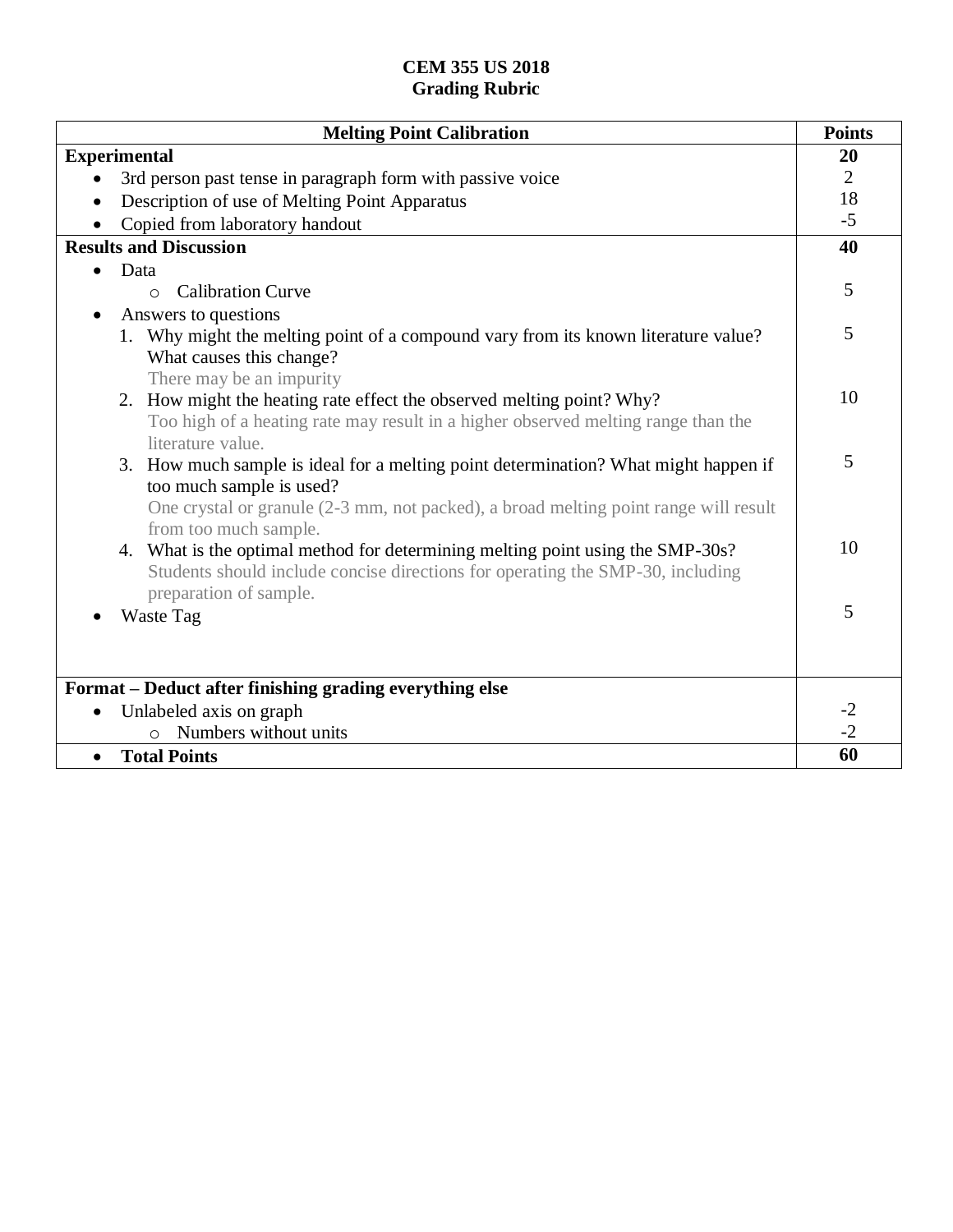| <b>Distillation</b>                                                                   | <b>Points</b>                              |
|---------------------------------------------------------------------------------------|--------------------------------------------|
| Pre-Lab                                                                               | 5                                          |
| Turned in at beginning of lab                                                         | 5                                          |
| Copied from laboratory handout                                                        | $-5$                                       |
| <b>Introduction</b>                                                                   | $\overline{\mathbf{5}}$                    |
| Briefly explain the experiment and relevant background<br>$\bullet$                   | 4                                          |
| References where appropriate                                                          | $\mathbf{1}$                               |
| <b>Experimental</b>                                                                   | 5                                          |
| Mass/volume, moles for all reagents included                                          | 5                                          |
| Copied from laboratory handout                                                        | $-5$                                       |
| <b>Results and Discussion</b>                                                         | 80                                         |
| Temperature vs. Volume graph – Distillations 1-3<br>٠                                 | 10                                         |
| GC data - Distillation 1                                                              | 5                                          |
| GC data - Distillation 2<br>$\bullet$                                                 | $\begin{array}{c} 5 \\ 5 \\ 5 \end{array}$ |
| GC data - Distillation 3<br>$\bullet$                                                 |                                            |
| GC data $-$ Distillation 4/5<br>$\bullet$                                             |                                            |
| Discussion of data presented in report<br>$\bullet$                                   | 5                                          |
| Answers to questions:                                                                 |                                            |
| 1. Calculate 'n' for each distillation using the Fenske equation.                     |                                            |
| Full calculations do not need to be shown, but these results should be summarized in  | 10                                         |
| a data table.                                                                         |                                            |
| Which distillation gives the purest product? Why? What data supports this?<br>2.      | 10                                         |
| Higher purity is indicated by larger 'n'. Should be evidenced by Fenske eqn. based on |                                            |
| GC data.                                                                              |                                            |
| Does the data support or vary from theory? What does this suggest?<br>3.              |                                            |
| If data varies from theory, the system may have been heated too quickly leading to    | 10                                         |
| too quick of a distillation                                                           |                                            |
| 4. If you had the opportunity to perform this experiment again, what would you modify |                                            |
| to improve your results? (Think in terms of experimental steps, i.e., set up, heating | 10                                         |
| parameters, etc.)                                                                     |                                            |
| A reasonable answer should be given.                                                  | 5                                          |
| <b>Waste Tag</b>                                                                      |                                            |
|                                                                                       |                                            |
| <b>Conclusion</b><br>Data-based conclusion                                            | 5<br>5                                     |
|                                                                                       |                                            |
| Format - Deduct after finishing grading everything else                               |                                            |
| Not written in full sentences<br>$\bullet$                                            | $-5$                                       |
| Written in first person                                                               | $-2$<br>$-2$<br>$-2$                       |
| Written in present tense<br>$\bullet$                                                 |                                            |
| Numbers without units                                                                 | $-5$                                       |
| References don't use ACS format                                                       |                                            |
| <b>Total Points</b>                                                                   | <b>100</b>                                 |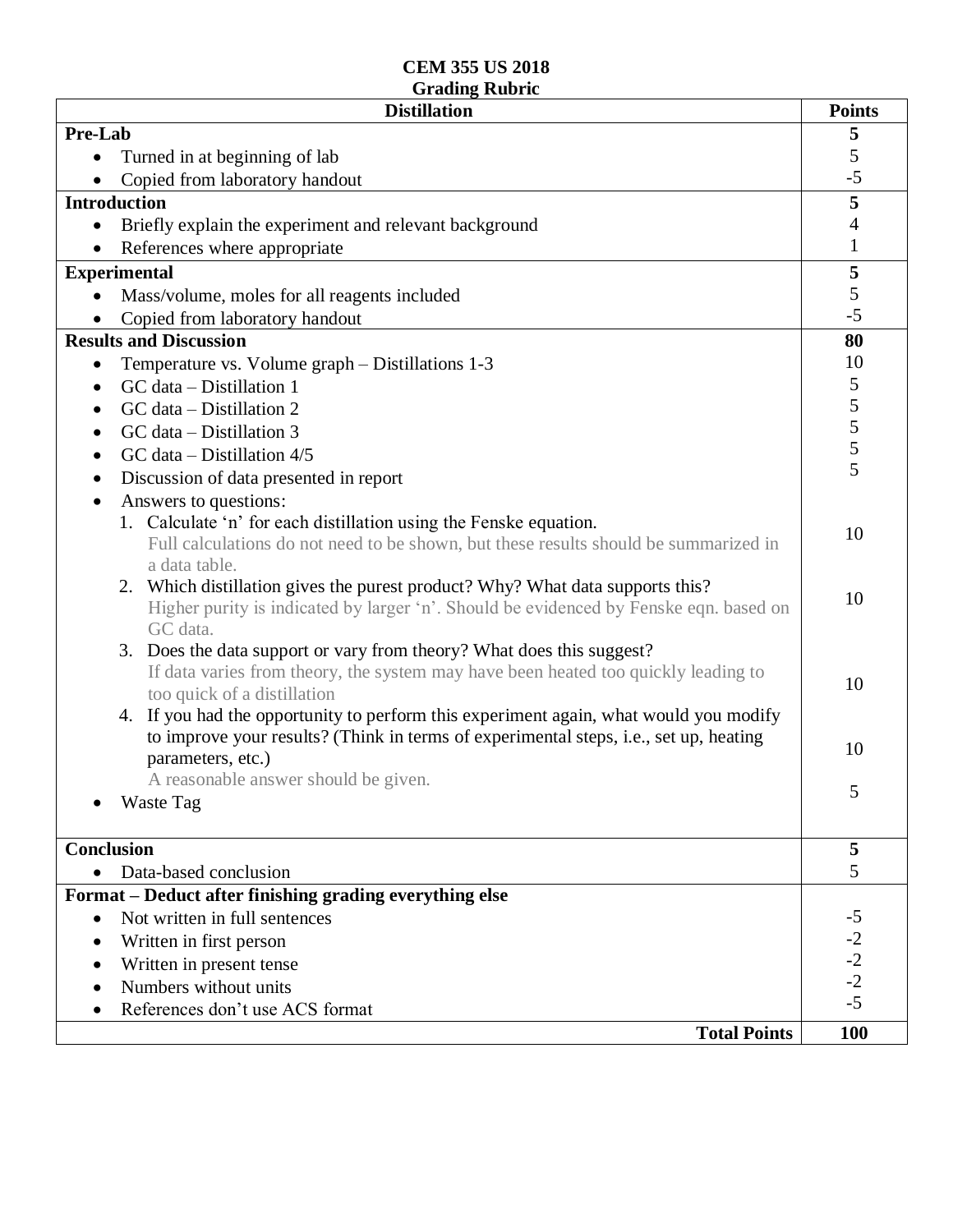|                                                                                     | Cyclohexene                                                                            |               |                     | <b>Points</b> |
|-------------------------------------------------------------------------------------|----------------------------------------------------------------------------------------|---------------|---------------------|---------------|
| Pre-Lab                                                                             |                                                                                        |               |                     | 5             |
|                                                                                     | Turned in at beginning of lab                                                          |               |                     | 5             |
|                                                                                     | Copied from laboratory handout                                                         |               |                     | $-5$          |
|                                                                                     | <b>Introduction</b>                                                                    |               |                     | 5             |
| 3rd person past tense in paragraph form with passive voice<br>$\bullet$             |                                                                                        | $\frac{2}{3}$ |                     |               |
|                                                                                     | Briefly explain the experiment and relevant background                                 |               |                     |               |
|                                                                                     | References where appropriate                                                           |               |                     | $-1$          |
|                                                                                     | <b>Experimental</b>                                                                    |               |                     | 5             |
| $\bullet$                                                                           | 3rd person past tense in paragraph form with passive voice                             |               |                     | $\frac{2}{3}$ |
|                                                                                     | Mass/volume, moles for all reagents included                                           |               |                     |               |
|                                                                                     | Copied from laboratory handout                                                         |               |                     | $-5$          |
|                                                                                     | <b>Results and Discussion</b>                                                          |               |                     | 80            |
|                                                                                     | Data: Half Refractive Index/Half Volume                                                |               |                     |               |
|                                                                                     | <b>Refractive Index</b>                                                                | <b>Points</b> | Volume (mL)         | 40            |
|                                                                                     | $1.4460 - 1.4470$                                                                      | 20            | $\geq 11.0$         |               |
|                                                                                     | $1.4471 - 1.4480$ or $1.4450 - 1.4459$                                                 | 15            | $9.5 - 10.9$        |               |
|                                                                                     | $1.4481 - 1.4490$ or $1.4440 - 1.4449$                                                 | 10            | $7.5 - 9.4$         |               |
|                                                                                     | $\geq 1.4491$ or $\leq 1.4430$                                                         | 5             | $\leq 7.5$          |               |
|                                                                                     | Answers to questions                                                                   |               |                     |               |
|                                                                                     | 1. What role does xylenes play in this distillation? What kind of distillation is this |               |                     |               |
|                                                                                     | considered?                                                                            |               |                     | 5             |
| Azeotropic Distillation: The higher boiling solvent (xylenes) pushes the lower      |                                                                                        |               |                     |               |
| boiling solvent (cyclohexene) to distill, increasing the product yield.             |                                                                                        |               |                     |               |
| What steps did you take to maximize your yield and purity?<br>2.                    |                                                                                        |               |                     |               |
|                                                                                     | Rate of distillation, observe Temperature vs. Volume graph to stop distillation        |               |                     | 10            |
| before the temperature increases signifying distillation of xylenes                 |                                                                                        |               |                     |               |
| 3. How can you determine your yield while minimizing loss of product?               |                                                                                        |               |                     |               |
| Taring flask, measuring the mass of product, and using the density to calculate the |                                                                                        |               | 10                  |               |
| volume.                                                                             |                                                                                        |               |                     |               |
| 4. If you had the opportunity to perform this experiment again, what would you      |                                                                                        |               |                     |               |
| modify to improve your results? Consider the experimental set up, process, and      |                                                                                        |               | 10                  |               |
| analysis.                                                                           |                                                                                        |               |                     |               |
| A reasonable answer should be given.                                                |                                                                                        |               |                     |               |
|                                                                                     | Waste Tag                                                                              |               |                     | 5             |
|                                                                                     |                                                                                        |               |                     |               |
|                                                                                     |                                                                                        |               |                     |               |
|                                                                                     |                                                                                        |               |                     |               |
| Conclusion                                                                          |                                                                                        | 5             |                     |               |
| 3rd person past tense in paragraph form with passive voice<br>Data-based conclusion |                                                                                        | $\frac{2}{3}$ |                     |               |
|                                                                                     |                                                                                        |               |                     |               |
| Format - Deduct after finishing grading everything else                             |                                                                                        |               |                     |               |
|                                                                                     | Not written in full sentences                                                          |               |                     | $-5$<br>$-2$  |
| ٠                                                                                   | Written in first person                                                                |               |                     | $-2$          |
|                                                                                     | Written in present tense                                                               |               |                     | $-2$          |
|                                                                                     | Numbers without units                                                                  |               |                     |               |
|                                                                                     |                                                                                        |               | <b>Total Points</b> | 100           |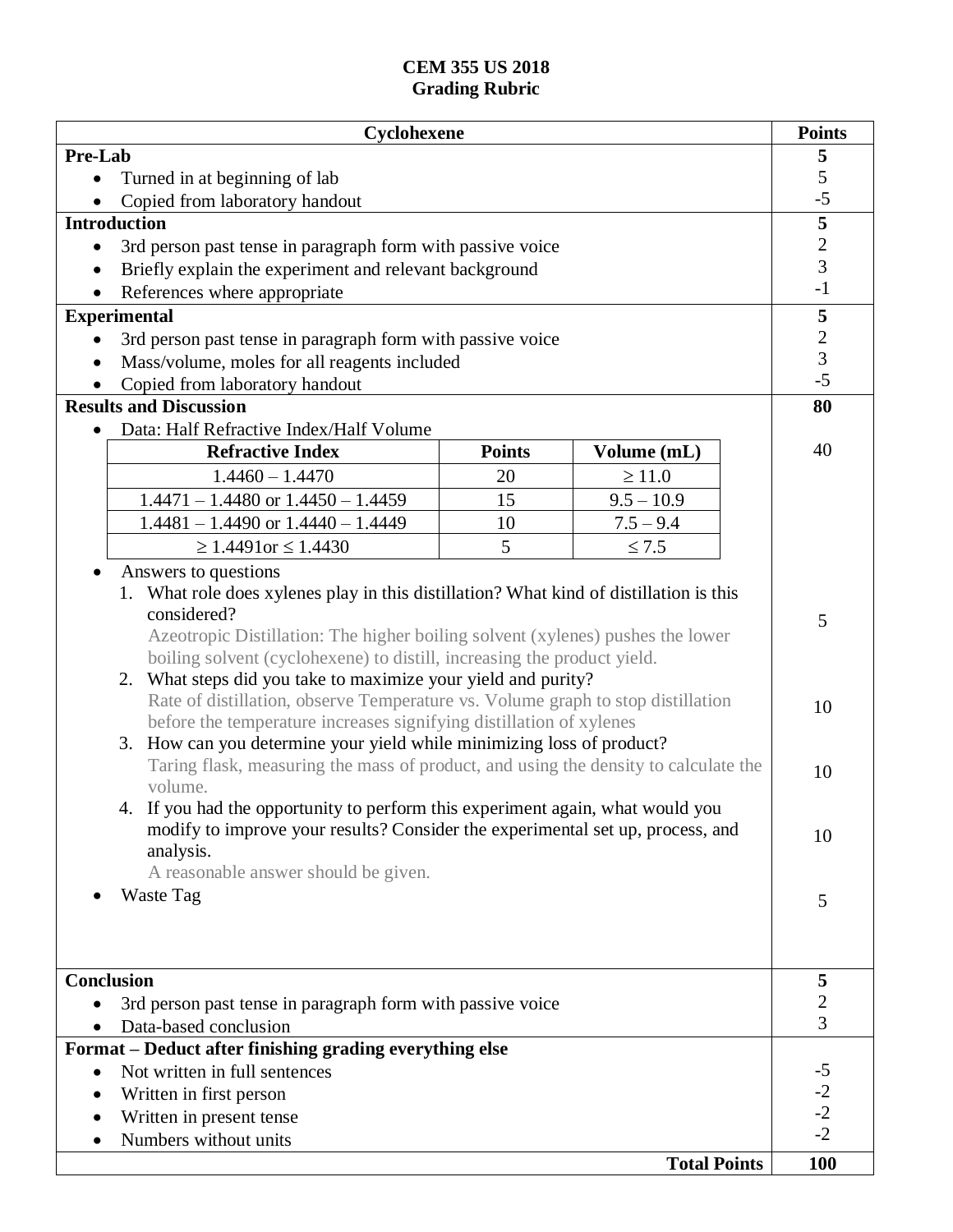| <b>Thin Layer Chromatography</b>                                                                                                   | <b>Points</b>           |
|------------------------------------------------------------------------------------------------------------------------------------|-------------------------|
| Pre-Lab                                                                                                                            | 5                       |
| Turned in at beginning of lab                                                                                                      | $\sqrt{5}$              |
| Copied from laboratory handout                                                                                                     | $-5$                    |
| <b>Introduction</b>                                                                                                                | $\overline{\mathbf{5}}$ |
| 3rd person past tense in paragraph form with passive voice<br>$\bullet$                                                            | $rac{2}{3}$             |
| Briefly explain the experiment and relevant background                                                                             |                         |
| References where appropriate                                                                                                       | $-1$                    |
| <b>Experimental</b>                                                                                                                | 5                       |
| 3rd person past tense in paragraph form with passive voice                                                                         | $\frac{2}{3}$           |
| Mass/volume, moles for all reagents included                                                                                       |                         |
| Copied from laboratory handout                                                                                                     | $-5$                    |
| <b>Results and Discussion</b>                                                                                                      | 40                      |
| Data                                                                                                                               |                         |
| Correct ID of Component 1 of Unknown<br>$\circ$                                                                                    | 10                      |
| Correct ID of Component 2 of Unknown<br>$\circ$                                                                                    | 5                       |
| Answers to questions                                                                                                               |                         |
| 1. If your compound does not travel far by TLC in dichloromethane, what solvent should                                             | 5                       |
| you try next to get good development?                                                                                              |                         |
| In general, a nonpolar developing solvent should be used for nonpolar compounds, and                                               |                         |
| a polar solvent for polar compounds. Dichloromethane is somewhat polar; therefore, a                                               |                         |
| more polar solvent should be chosen (i.e. ether, ethyl acetate, methanol).                                                         |                         |
| 2. What will happen if your solvent in the solvent chamber is above your origin and                                                | 5                       |
| spots?                                                                                                                             |                         |
| Your compound may dissolve in the developing solvent, possibly resulting in no spots                                               |                         |
| and contamination of the developing solvent.<br>3. How might TLC be useful in ways other than identifying an unknown compound when |                         |
| comparing with standards?                                                                                                          | 5                       |
| TLC can be used to follow the course of an organic reaction and column                                                             |                         |
| chromatography, as there may be different mixtures present at different time points. It                                            |                         |
| can also be used to identify how many different products are formed in a reaction.                                                 |                         |
| 4. If you had the opportunity to perform this experiment again, what would you modify to                                           |                         |
| improve your results? Consider the experimental set up, process, and analysis.                                                     | 5                       |
| A reasonable answer should be given.                                                                                               |                         |
| Waste Tag                                                                                                                          | 5                       |
| <b>Conclusion</b>                                                                                                                  | 5                       |
| 3rd person past tense in paragraph form with passive voice                                                                         | $\mathbf{2}$            |
| Data-based conclusion                                                                                                              | 3                       |
| Format - Deduct after finishing grading everything else                                                                            |                         |
| Not written in full sentences<br>$\bullet$                                                                                         | $-5$                    |
| Written in first person                                                                                                            | $-2$<br>$-2$            |
| Written in present tense                                                                                                           |                         |
| Numbers without units                                                                                                              | $-2$                    |
| <b>Total Points</b>                                                                                                                | 60                      |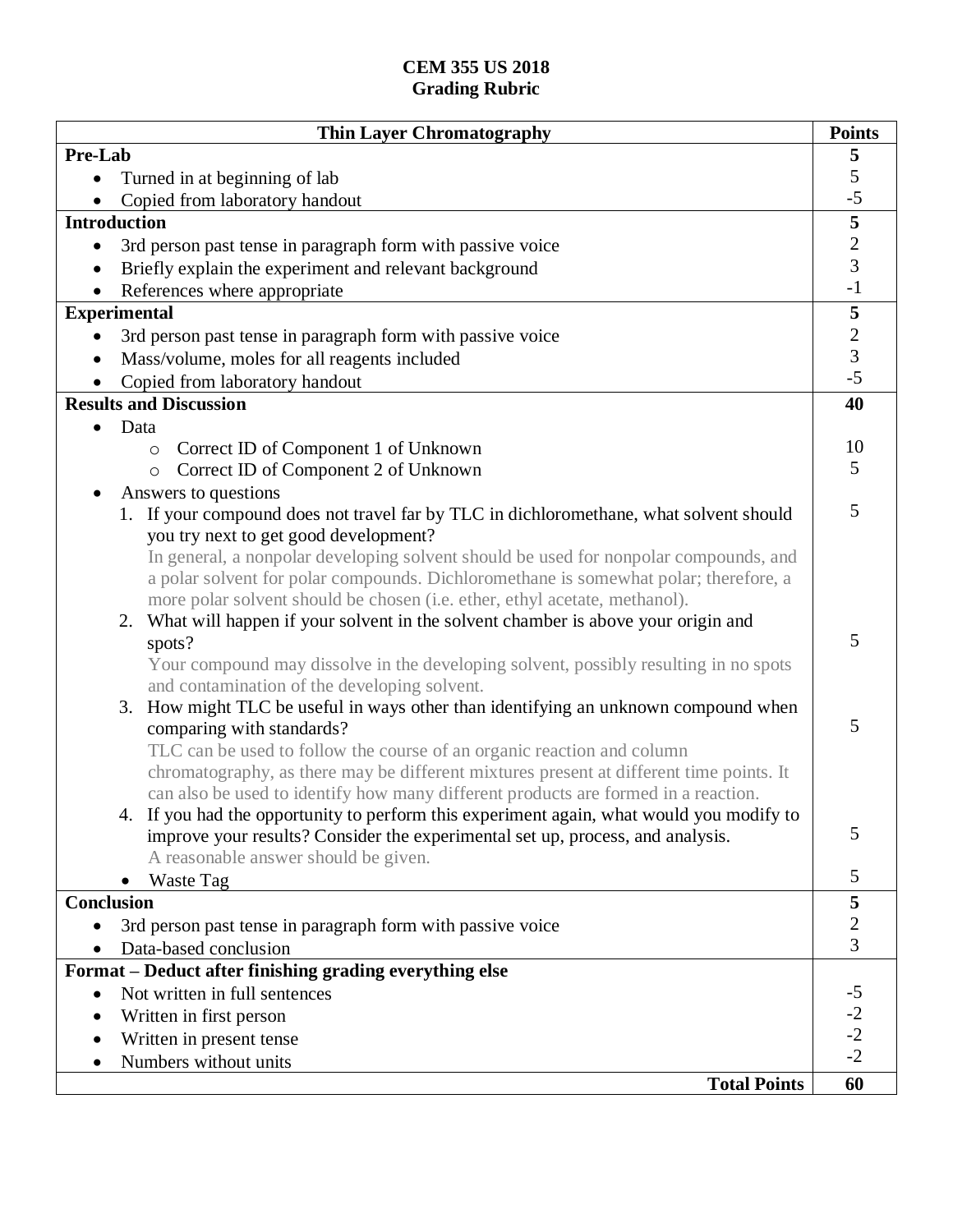| <b>Column Chromatography</b>                                                                                                                        | <b>Points</b>        |
|-----------------------------------------------------------------------------------------------------------------------------------------------------|----------------------|
| Pre-Lab                                                                                                                                             | 5                    |
| Turned in at beginning of lab                                                                                                                       | $\sqrt{5}$           |
| Copied from laboratory handout                                                                                                                      | $-5$                 |
| <b>Introduction</b>                                                                                                                                 | $\sqrt{5}$           |
| 3rd person past tense in paragraph form with passive voice<br>$\bullet$                                                                             | $\overline{c}$       |
| Briefly explain the experiment and relevant background                                                                                              | $\overline{3}$       |
| References where appropriate                                                                                                                        | $-1$                 |
| <b>Experimental</b>                                                                                                                                 | $\sqrt{5}$           |
| 3rd person past tense in paragraph form with passive voice                                                                                          |                      |
| Mass/volume, moles for all reagents included                                                                                                        | $\frac{2}{3}$<br>-5  |
| Copied from laboratory handout                                                                                                                      |                      |
| <b>Results and Discussion</b>                                                                                                                       | 40                   |
| Data                                                                                                                                                |                      |
| Melting Point of Fluorene (114-116 °C), $\pm$ 5 degrees<br>$\circ$                                                                                  | 7.5                  |
| Melting Point of Fluorenone (82-85 °C), $\pm$ 5 degrees<br>$\circ$                                                                                  | 7.5                  |
| Answers to questions                                                                                                                                |                      |
| 1. What steps can you take as you prepare your column to ensure a good separation of                                                                | 5                    |
| your sample?                                                                                                                                        |                      |
| Choose the proper solvent to ensure a good separation (can be tested by TLC),                                                                       |                      |
| prepare the column so all layers are level, load the sample carefully, don't let the                                                                |                      |
| column run dry or crack.                                                                                                                            | 5                    |
| When performing column chromatography on a new/unknown mixture of<br>2.                                                                             |                      |
| compounds, what should you do first to ensure you can get a good separation?                                                                        |                      |
| Use concentrated solution of sample, consider the polarity of the compounds                                                                         |                      |
| undergoing separation and test by TLC.                                                                                                              | 5                    |
| 3. How do you determine an appropriate recrystallization solvent?<br>Test small amounts of the compound. If it is a good solvent, the compound will |                      |
| dissolve at high temperatures but precipitate at lower temperatures.                                                                                |                      |
| If you had the opportunity to perform this experiment again, what would you modify<br>4.                                                            | 5                    |
| to improve your results? Consider the experimental set up, process, and analysis.                                                                   |                      |
| A reasonable answer should be given.                                                                                                                |                      |
| Waste Tag                                                                                                                                           | 5                    |
|                                                                                                                                                     |                      |
|                                                                                                                                                     |                      |
|                                                                                                                                                     |                      |
|                                                                                                                                                     |                      |
| <b>Conclusion</b>                                                                                                                                   | 5                    |
| 3rd person past tense in paragraph form with passive voice                                                                                          | 2                    |
| Data-based conclusion                                                                                                                               | 3                    |
| Format – Deduct after finishing grading everything else                                                                                             |                      |
| Not written in full sentences                                                                                                                       |                      |
|                                                                                                                                                     |                      |
| Written in first person<br>Written in present tense                                                                                                 |                      |
| Numbers without units                                                                                                                               | $-2$<br>$-2$<br>$-2$ |
|                                                                                                                                                     |                      |
| <b>Total Points</b>                                                                                                                                 | 60                   |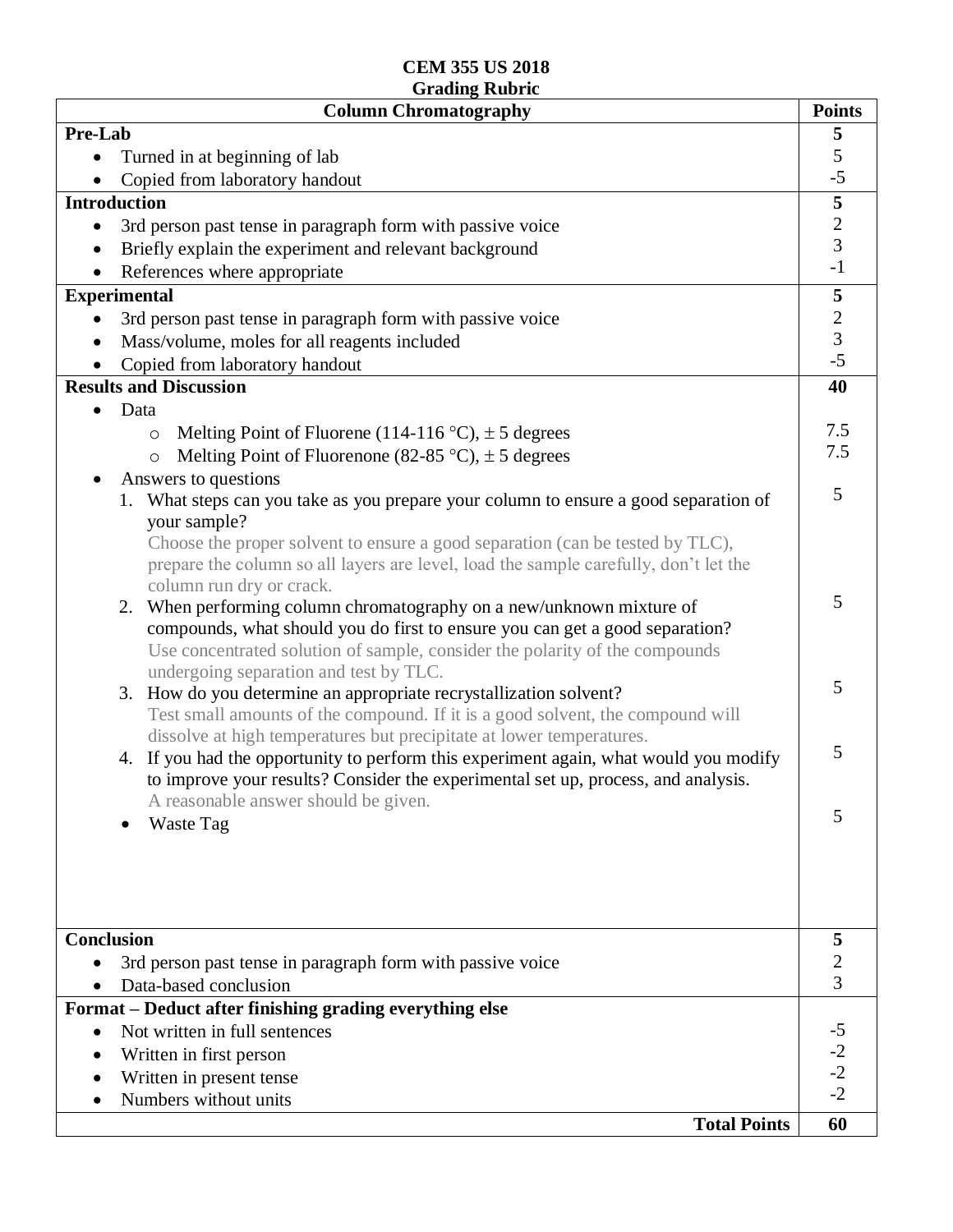| <b>Extraction</b>                                                                                                                               | <b>Points</b>           |
|-------------------------------------------------------------------------------------------------------------------------------------------------|-------------------------|
| Pre-Lab                                                                                                                                         | $\overline{\mathbf{5}}$ |
| Turned in at beginning of lab                                                                                                                   | 5                       |
| Copied from laboratory handout                                                                                                                  | $-5$                    |
| <b>Introduction</b>                                                                                                                             | $\overline{\mathbf{5}}$ |
| 3rd person past tense in paragraph form with passive voice                                                                                      | $\frac{2}{3}$           |
| Briefly explain the experiment and relevant background                                                                                          |                         |
| References where appropriate                                                                                                                    | $-1$                    |
| <b>Experimental</b>                                                                                                                             | 5                       |
| 3rd person past tense in paragraph form with passive voice                                                                                      | $\frac{2}{3}$           |
| Mass/volume, moles for all reagents included                                                                                                    |                         |
| Copied from laboratory handout                                                                                                                  | $-5$                    |
| <b>Results and Discussion</b>                                                                                                                   | 40                      |
| Data                                                                                                                                            |                         |
| Melting Point of Acid (139-142 °C), $\pm$ 5 degrees<br>$\circ$                                                                                  | 7.5                     |
| Melting Point of Ester (78-80 °C), $\pm$ 5 degrees<br>$\circ$                                                                                   | 7.5                     |
| Answers to questions                                                                                                                            |                         |
| 1. How does the extraction performed in this experiment enable a separation of two                                                              |                         |
| organic liquids?                                                                                                                                | 5                       |
| Acid-base chemistry is used in this experiment to convert the organic acid into its                                                             |                         |
| conjugate base, which is water-soluble, thus allowing for separation of the two                                                                 |                         |
| compounds.                                                                                                                                      | 5                       |
| 2. How can you determine which layer is the aqueous and which is the organic in an                                                              |                         |
| extraction?                                                                                                                                     |                         |
| Comparing the density of the solvents being used can help determine which layer is<br>which. The denser liquid will always be the bottom layer. |                         |
| Theoretically, how could you determine how many extractions you need to do to<br>3.                                                             |                         |
| achieve a good separation?                                                                                                                      | 5                       |
| Calculate using the partition coefficient.                                                                                                      |                         |
| 4. If you had the opportunity to perform this experiment again, what would you modify                                                           |                         |
| to improve your results? Consider the experimental set up, process, and analysis.                                                               | 5                       |
| A reasonable answer should be given.                                                                                                            |                         |
| Waste Tag                                                                                                                                       |                         |
|                                                                                                                                                 | 5                       |
|                                                                                                                                                 |                         |
|                                                                                                                                                 |                         |
| <b>Conclusion</b>                                                                                                                               | 5                       |
| 3rd person past tense in paragraph form with passive voice                                                                                      | $\overline{c}$          |
| Data-based conclusion                                                                                                                           | 3                       |
| Format – Deduct after finishing grading everything else                                                                                         |                         |
| Not written in full sentences                                                                                                                   | $-5$                    |
| Written in first person                                                                                                                         |                         |
| Written in present tense                                                                                                                        | $-2$<br>$-2$            |
| Numbers without units                                                                                                                           | $-2$                    |
| <b>Total Points</b>                                                                                                                             | 60                      |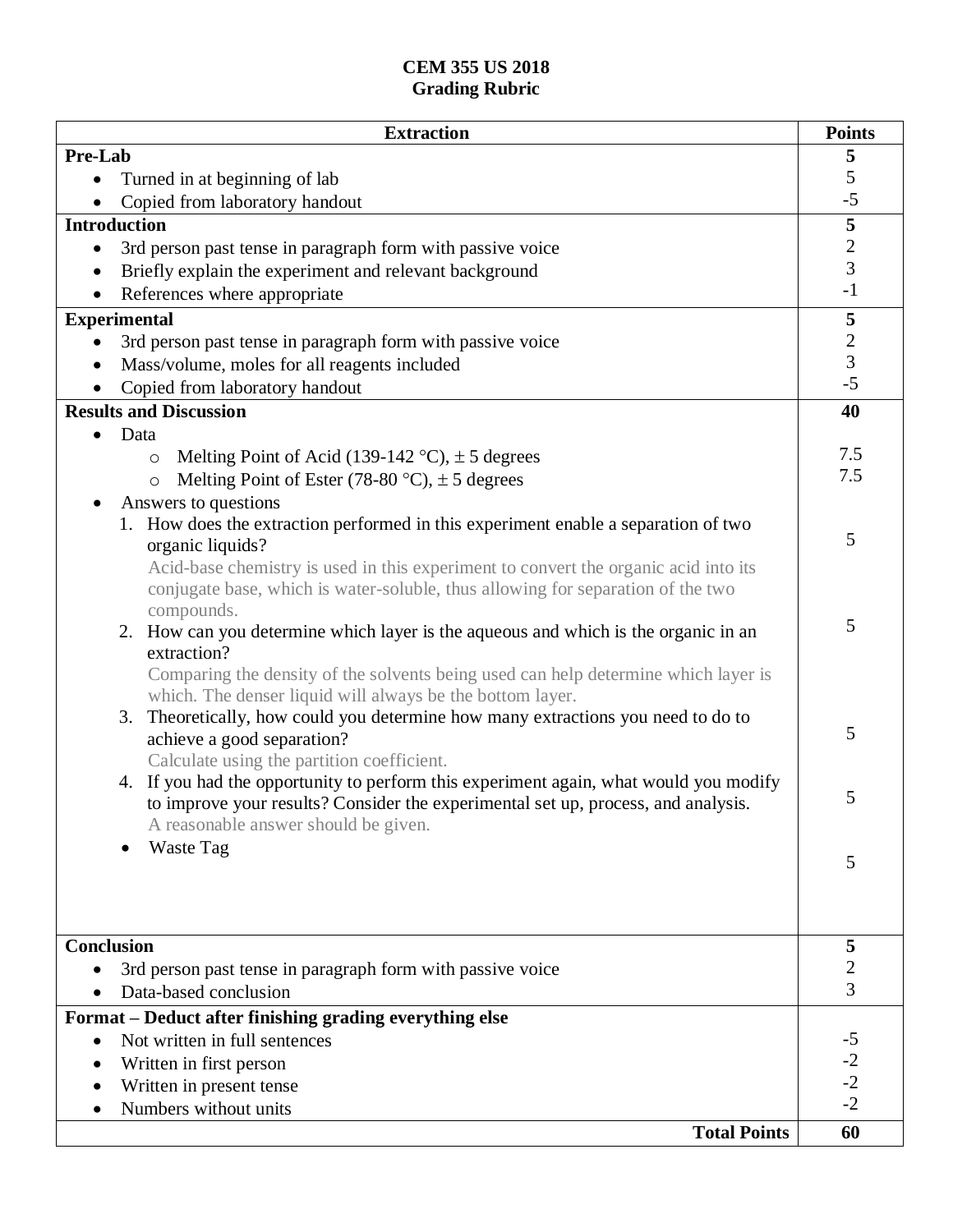| Pre-Lab<br>5<br>5<br>Turned in at beginning of lab<br>$-5$<br>Copied from laboratory handout<br>$\overline{\mathbf{5}}$<br><b>Introduction</b><br>$\overline{2}$<br>3rd person past tense in paragraph form with passive voice<br>$\bullet$<br>3<br>Briefly explain the experiment and relevant background<br>$-1$<br>References where appropriate<br><b>Experimental</b><br>$\overline{\mathbf{5}}$<br>$\frac{2}{3}$<br>3rd person past tense in paragraph form with passive voice<br>$\bullet$<br>Mass/volume, moles for all reagents included<br>$-5$<br>Copied from laboratory handout<br><b>Results and Discussion</b><br>80<br>Data:<br>Melting Point of Unknown after recrystallization<br>$\circ$<br>35<br>$\pm$ 5 degrees<br>$-5$<br>$\pm 10$ degrees<br>$-10$<br>$\pm 20$ degrees<br>Answers to questions<br>10<br>1. What steps did you take to determine an appropriate recrystallization solvent or<br>solvent pair?<br>Students should explain that the solubility of small amounts of their purified sample<br>was tested in different solvents to determine in which solvents the compound was<br>soluble when warm but insoluble when cold.<br>10<br>How do you determine how much solvent is required to recrystallize your sample? If<br>2.<br>you have more sample, will you need to use more solvent?<br>Use the minimum amount of solvent needed to dissolve the liquid, amount used will<br>depend on the amount of solid you are attempting to recrystallize.<br>Once you have obtained crystals, how should you decide which solvent to use to<br>3.<br>10<br>rinse your crystals?<br>It is best to use the mother liquor from the recrystallization, but a solvent that your<br>compound is insoluble in is also a good option.<br>4. If you had the opportunity to perform this experiment again, what would you modify<br>10<br>to improve your results? Consider the experimental set up, process, and analysis.<br>A reasonable answer should be given.<br>5<br>Waste Tag<br><b>Conclusion</b><br>5<br>$\overline{2}$<br>3rd person past tense in paragraph form with passive voice<br>$\overline{3}$<br>Data-based conclusion |
|--------------------------------------------------------------------------------------------------------------------------------------------------------------------------------------------------------------------------------------------------------------------------------------------------------------------------------------------------------------------------------------------------------------------------------------------------------------------------------------------------------------------------------------------------------------------------------------------------------------------------------------------------------------------------------------------------------------------------------------------------------------------------------------------------------------------------------------------------------------------------------------------------------------------------------------------------------------------------------------------------------------------------------------------------------------------------------------------------------------------------------------------------------------------------------------------------------------------------------------------------------------------------------------------------------------------------------------------------------------------------------------------------------------------------------------------------------------------------------------------------------------------------------------------------------------------------------------------------------------------------------------------------------------------------------------------------------------------------------------------------------------------------------------------------------------------------------------------------------------------------------------------------------------------------------------------------------------------------------------------------------------------------------------------------------------------------------------------------------------------------------------------------------------|
|                                                                                                                                                                                                                                                                                                                                                                                                                                                                                                                                                                                                                                                                                                                                                                                                                                                                                                                                                                                                                                                                                                                                                                                                                                                                                                                                                                                                                                                                                                                                                                                                                                                                                                                                                                                                                                                                                                                                                                                                                                                                                                                                                              |
|                                                                                                                                                                                                                                                                                                                                                                                                                                                                                                                                                                                                                                                                                                                                                                                                                                                                                                                                                                                                                                                                                                                                                                                                                                                                                                                                                                                                                                                                                                                                                                                                                                                                                                                                                                                                                                                                                                                                                                                                                                                                                                                                                              |
|                                                                                                                                                                                                                                                                                                                                                                                                                                                                                                                                                                                                                                                                                                                                                                                                                                                                                                                                                                                                                                                                                                                                                                                                                                                                                                                                                                                                                                                                                                                                                                                                                                                                                                                                                                                                                                                                                                                                                                                                                                                                                                                                                              |
|                                                                                                                                                                                                                                                                                                                                                                                                                                                                                                                                                                                                                                                                                                                                                                                                                                                                                                                                                                                                                                                                                                                                                                                                                                                                                                                                                                                                                                                                                                                                                                                                                                                                                                                                                                                                                                                                                                                                                                                                                                                                                                                                                              |
|                                                                                                                                                                                                                                                                                                                                                                                                                                                                                                                                                                                                                                                                                                                                                                                                                                                                                                                                                                                                                                                                                                                                                                                                                                                                                                                                                                                                                                                                                                                                                                                                                                                                                                                                                                                                                                                                                                                                                                                                                                                                                                                                                              |
|                                                                                                                                                                                                                                                                                                                                                                                                                                                                                                                                                                                                                                                                                                                                                                                                                                                                                                                                                                                                                                                                                                                                                                                                                                                                                                                                                                                                                                                                                                                                                                                                                                                                                                                                                                                                                                                                                                                                                                                                                                                                                                                                                              |
|                                                                                                                                                                                                                                                                                                                                                                                                                                                                                                                                                                                                                                                                                                                                                                                                                                                                                                                                                                                                                                                                                                                                                                                                                                                                                                                                                                                                                                                                                                                                                                                                                                                                                                                                                                                                                                                                                                                                                                                                                                                                                                                                                              |
|                                                                                                                                                                                                                                                                                                                                                                                                                                                                                                                                                                                                                                                                                                                                                                                                                                                                                                                                                                                                                                                                                                                                                                                                                                                                                                                                                                                                                                                                                                                                                                                                                                                                                                                                                                                                                                                                                                                                                                                                                                                                                                                                                              |
|                                                                                                                                                                                                                                                                                                                                                                                                                                                                                                                                                                                                                                                                                                                                                                                                                                                                                                                                                                                                                                                                                                                                                                                                                                                                                                                                                                                                                                                                                                                                                                                                                                                                                                                                                                                                                                                                                                                                                                                                                                                                                                                                                              |
|                                                                                                                                                                                                                                                                                                                                                                                                                                                                                                                                                                                                                                                                                                                                                                                                                                                                                                                                                                                                                                                                                                                                                                                                                                                                                                                                                                                                                                                                                                                                                                                                                                                                                                                                                                                                                                                                                                                                                                                                                                                                                                                                                              |
|                                                                                                                                                                                                                                                                                                                                                                                                                                                                                                                                                                                                                                                                                                                                                                                                                                                                                                                                                                                                                                                                                                                                                                                                                                                                                                                                                                                                                                                                                                                                                                                                                                                                                                                                                                                                                                                                                                                                                                                                                                                                                                                                                              |
|                                                                                                                                                                                                                                                                                                                                                                                                                                                                                                                                                                                                                                                                                                                                                                                                                                                                                                                                                                                                                                                                                                                                                                                                                                                                                                                                                                                                                                                                                                                                                                                                                                                                                                                                                                                                                                                                                                                                                                                                                                                                                                                                                              |
|                                                                                                                                                                                                                                                                                                                                                                                                                                                                                                                                                                                                                                                                                                                                                                                                                                                                                                                                                                                                                                                                                                                                                                                                                                                                                                                                                                                                                                                                                                                                                                                                                                                                                                                                                                                                                                                                                                                                                                                                                                                                                                                                                              |
|                                                                                                                                                                                                                                                                                                                                                                                                                                                                                                                                                                                                                                                                                                                                                                                                                                                                                                                                                                                                                                                                                                                                                                                                                                                                                                                                                                                                                                                                                                                                                                                                                                                                                                                                                                                                                                                                                                                                                                                                                                                                                                                                                              |
|                                                                                                                                                                                                                                                                                                                                                                                                                                                                                                                                                                                                                                                                                                                                                                                                                                                                                                                                                                                                                                                                                                                                                                                                                                                                                                                                                                                                                                                                                                                                                                                                                                                                                                                                                                                                                                                                                                                                                                                                                                                                                                                                                              |
|                                                                                                                                                                                                                                                                                                                                                                                                                                                                                                                                                                                                                                                                                                                                                                                                                                                                                                                                                                                                                                                                                                                                                                                                                                                                                                                                                                                                                                                                                                                                                                                                                                                                                                                                                                                                                                                                                                                                                                                                                                                                                                                                                              |
|                                                                                                                                                                                                                                                                                                                                                                                                                                                                                                                                                                                                                                                                                                                                                                                                                                                                                                                                                                                                                                                                                                                                                                                                                                                                                                                                                                                                                                                                                                                                                                                                                                                                                                                                                                                                                                                                                                                                                                                                                                                                                                                                                              |
|                                                                                                                                                                                                                                                                                                                                                                                                                                                                                                                                                                                                                                                                                                                                                                                                                                                                                                                                                                                                                                                                                                                                                                                                                                                                                                                                                                                                                                                                                                                                                                                                                                                                                                                                                                                                                                                                                                                                                                                                                                                                                                                                                              |
|                                                                                                                                                                                                                                                                                                                                                                                                                                                                                                                                                                                                                                                                                                                                                                                                                                                                                                                                                                                                                                                                                                                                                                                                                                                                                                                                                                                                                                                                                                                                                                                                                                                                                                                                                                                                                                                                                                                                                                                                                                                                                                                                                              |
|                                                                                                                                                                                                                                                                                                                                                                                                                                                                                                                                                                                                                                                                                                                                                                                                                                                                                                                                                                                                                                                                                                                                                                                                                                                                                                                                                                                                                                                                                                                                                                                                                                                                                                                                                                                                                                                                                                                                                                                                                                                                                                                                                              |
|                                                                                                                                                                                                                                                                                                                                                                                                                                                                                                                                                                                                                                                                                                                                                                                                                                                                                                                                                                                                                                                                                                                                                                                                                                                                                                                                                                                                                                                                                                                                                                                                                                                                                                                                                                                                                                                                                                                                                                                                                                                                                                                                                              |
|                                                                                                                                                                                                                                                                                                                                                                                                                                                                                                                                                                                                                                                                                                                                                                                                                                                                                                                                                                                                                                                                                                                                                                                                                                                                                                                                                                                                                                                                                                                                                                                                                                                                                                                                                                                                                                                                                                                                                                                                                                                                                                                                                              |
|                                                                                                                                                                                                                                                                                                                                                                                                                                                                                                                                                                                                                                                                                                                                                                                                                                                                                                                                                                                                                                                                                                                                                                                                                                                                                                                                                                                                                                                                                                                                                                                                                                                                                                                                                                                                                                                                                                                                                                                                                                                                                                                                                              |
|                                                                                                                                                                                                                                                                                                                                                                                                                                                                                                                                                                                                                                                                                                                                                                                                                                                                                                                                                                                                                                                                                                                                                                                                                                                                                                                                                                                                                                                                                                                                                                                                                                                                                                                                                                                                                                                                                                                                                                                                                                                                                                                                                              |
|                                                                                                                                                                                                                                                                                                                                                                                                                                                                                                                                                                                                                                                                                                                                                                                                                                                                                                                                                                                                                                                                                                                                                                                                                                                                                                                                                                                                                                                                                                                                                                                                                                                                                                                                                                                                                                                                                                                                                                                                                                                                                                                                                              |
|                                                                                                                                                                                                                                                                                                                                                                                                                                                                                                                                                                                                                                                                                                                                                                                                                                                                                                                                                                                                                                                                                                                                                                                                                                                                                                                                                                                                                                                                                                                                                                                                                                                                                                                                                                                                                                                                                                                                                                                                                                                                                                                                                              |
|                                                                                                                                                                                                                                                                                                                                                                                                                                                                                                                                                                                                                                                                                                                                                                                                                                                                                                                                                                                                                                                                                                                                                                                                                                                                                                                                                                                                                                                                                                                                                                                                                                                                                                                                                                                                                                                                                                                                                                                                                                                                                                                                                              |
|                                                                                                                                                                                                                                                                                                                                                                                                                                                                                                                                                                                                                                                                                                                                                                                                                                                                                                                                                                                                                                                                                                                                                                                                                                                                                                                                                                                                                                                                                                                                                                                                                                                                                                                                                                                                                                                                                                                                                                                                                                                                                                                                                              |
|                                                                                                                                                                                                                                                                                                                                                                                                                                                                                                                                                                                                                                                                                                                                                                                                                                                                                                                                                                                                                                                                                                                                                                                                                                                                                                                                                                                                                                                                                                                                                                                                                                                                                                                                                                                                                                                                                                                                                                                                                                                                                                                                                              |
|                                                                                                                                                                                                                                                                                                                                                                                                                                                                                                                                                                                                                                                                                                                                                                                                                                                                                                                                                                                                                                                                                                                                                                                                                                                                                                                                                                                                                                                                                                                                                                                                                                                                                                                                                                                                                                                                                                                                                                                                                                                                                                                                                              |
|                                                                                                                                                                                                                                                                                                                                                                                                                                                                                                                                                                                                                                                                                                                                                                                                                                                                                                                                                                                                                                                                                                                                                                                                                                                                                                                                                                                                                                                                                                                                                                                                                                                                                                                                                                                                                                                                                                                                                                                                                                                                                                                                                              |
|                                                                                                                                                                                                                                                                                                                                                                                                                                                                                                                                                                                                                                                                                                                                                                                                                                                                                                                                                                                                                                                                                                                                                                                                                                                                                                                                                                                                                                                                                                                                                                                                                                                                                                                                                                                                                                                                                                                                                                                                                                                                                                                                                              |
|                                                                                                                                                                                                                                                                                                                                                                                                                                                                                                                                                                                                                                                                                                                                                                                                                                                                                                                                                                                                                                                                                                                                                                                                                                                                                                                                                                                                                                                                                                                                                                                                                                                                                                                                                                                                                                                                                                                                                                                                                                                                                                                                                              |
|                                                                                                                                                                                                                                                                                                                                                                                                                                                                                                                                                                                                                                                                                                                                                                                                                                                                                                                                                                                                                                                                                                                                                                                                                                                                                                                                                                                                                                                                                                                                                                                                                                                                                                                                                                                                                                                                                                                                                                                                                                                                                                                                                              |
|                                                                                                                                                                                                                                                                                                                                                                                                                                                                                                                                                                                                                                                                                                                                                                                                                                                                                                                                                                                                                                                                                                                                                                                                                                                                                                                                                                                                                                                                                                                                                                                                                                                                                                                                                                                                                                                                                                                                                                                                                                                                                                                                                              |
|                                                                                                                                                                                                                                                                                                                                                                                                                                                                                                                                                                                                                                                                                                                                                                                                                                                                                                                                                                                                                                                                                                                                                                                                                                                                                                                                                                                                                                                                                                                                                                                                                                                                                                                                                                                                                                                                                                                                                                                                                                                                                                                                                              |
|                                                                                                                                                                                                                                                                                                                                                                                                                                                                                                                                                                                                                                                                                                                                                                                                                                                                                                                                                                                                                                                                                                                                                                                                                                                                                                                                                                                                                                                                                                                                                                                                                                                                                                                                                                                                                                                                                                                                                                                                                                                                                                                                                              |
| Format - Deduct after finishing grading everything else                                                                                                                                                                                                                                                                                                                                                                                                                                                                                                                                                                                                                                                                                                                                                                                                                                                                                                                                                                                                                                                                                                                                                                                                                                                                                                                                                                                                                                                                                                                                                                                                                                                                                                                                                                                                                                                                                                                                                                                                                                                                                                      |
| Not written in full sentences                                                                                                                                                                                                                                                                                                                                                                                                                                                                                                                                                                                                                                                                                                                                                                                                                                                                                                                                                                                                                                                                                                                                                                                                                                                                                                                                                                                                                                                                                                                                                                                                                                                                                                                                                                                                                                                                                                                                                                                                                                                                                                                                |
| Written in first person                                                                                                                                                                                                                                                                                                                                                                                                                                                                                                                                                                                                                                                                                                                                                                                                                                                                                                                                                                                                                                                                                                                                                                                                                                                                                                                                                                                                                                                                                                                                                                                                                                                                                                                                                                                                                                                                                                                                                                                                                                                                                                                                      |
| Written in present tense                                                                                                                                                                                                                                                                                                                                                                                                                                                                                                                                                                                                                                                                                                                                                                                                                                                                                                                                                                                                                                                                                                                                                                                                                                                                                                                                                                                                                                                                                                                                                                                                                                                                                                                                                                                                                                                                                                                                                                                                                                                                                                                                     |
| $-2$<br>$-2$<br>$-2$<br>Numbers without units                                                                                                                                                                                                                                                                                                                                                                                                                                                                                                                                                                                                                                                                                                                                                                                                                                                                                                                                                                                                                                                                                                                                                                                                                                                                                                                                                                                                                                                                                                                                                                                                                                                                                                                                                                                                                                                                                                                                                                                                                                                                                                                |
| 100<br><b>Total Points</b>                                                                                                                                                                                                                                                                                                                                                                                                                                                                                                                                                                                                                                                                                                                                                                                                                                                                                                                                                                                                                                                                                                                                                                                                                                                                                                                                                                                                                                                                                                                                                                                                                                                                                                                                                                                                                                                                                                                                                                                                                                                                                                                                   |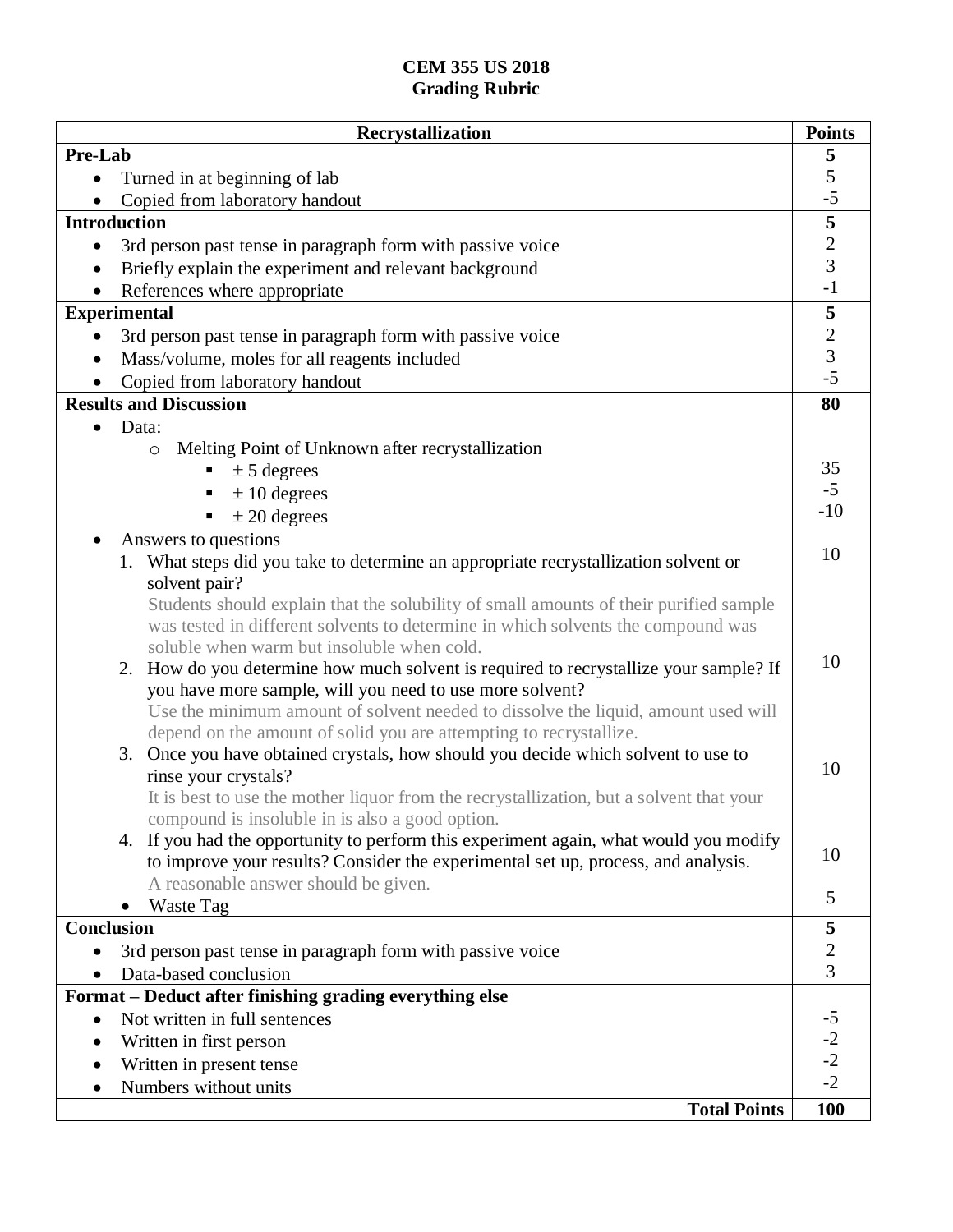| Pre-Lab<br>5<br>5<br>Turned in at beginning of lab<br>$-5$<br>Copied from laboratory handout<br>$\frac{5}{2}$<br><b>Introduction</b><br>3rd person past tense in paragraph form with passive voice<br>$\bullet$<br>Briefly explain the experiment and relevant background<br>$-1$<br>References where appropriate<br>$\overline{\mathbf{5}}$<br><b>Experimental</b><br>$\frac{2}{3}$<br>3rd person past tense in paragraph form with passive voice<br>Mass/volume, moles for all reagents included |
|----------------------------------------------------------------------------------------------------------------------------------------------------------------------------------------------------------------------------------------------------------------------------------------------------------------------------------------------------------------------------------------------------------------------------------------------------------------------------------------------------|
|                                                                                                                                                                                                                                                                                                                                                                                                                                                                                                    |
|                                                                                                                                                                                                                                                                                                                                                                                                                                                                                                    |
|                                                                                                                                                                                                                                                                                                                                                                                                                                                                                                    |
|                                                                                                                                                                                                                                                                                                                                                                                                                                                                                                    |
|                                                                                                                                                                                                                                                                                                                                                                                                                                                                                                    |
|                                                                                                                                                                                                                                                                                                                                                                                                                                                                                                    |
|                                                                                                                                                                                                                                                                                                                                                                                                                                                                                                    |
|                                                                                                                                                                                                                                                                                                                                                                                                                                                                                                    |
|                                                                                                                                                                                                                                                                                                                                                                                                                                                                                                    |
|                                                                                                                                                                                                                                                                                                                                                                                                                                                                                                    |
| $-5$<br>Copied from laboratory handout                                                                                                                                                                                                                                                                                                                                                                                                                                                             |
| <b>Results and Discussion</b><br>80                                                                                                                                                                                                                                                                                                                                                                                                                                                                |
| Data                                                                                                                                                                                                                                                                                                                                                                                                                                                                                               |
| 35<br>Melting Point of Triphenylmethanol (159-163 °C)<br>$\circ$                                                                                                                                                                                                                                                                                                                                                                                                                                   |
| $-5$<br>$\pm$ 5 degrees                                                                                                                                                                                                                                                                                                                                                                                                                                                                            |
| $-10$<br>$\pm 10$ degrees                                                                                                                                                                                                                                                                                                                                                                                                                                                                          |
| $\pm 20$ degrees                                                                                                                                                                                                                                                                                                                                                                                                                                                                                   |
| Answers to questions                                                                                                                                                                                                                                                                                                                                                                                                                                                                               |
| 10<br>1. Why were efforts made to exclude water from this reaction? Draw the mechanism                                                                                                                                                                                                                                                                                                                                                                                                             |
| of what would occur if water was present.<br>10                                                                                                                                                                                                                                                                                                                                                                                                                                                    |
| Water could react with the Grignard reagent.                                                                                                                                                                                                                                                                                                                                                                                                                                                       |
| 2. Are you convinced that you synthesized the correct product? How does the data                                                                                                                                                                                                                                                                                                                                                                                                                   |
| support your conclusion? What other analysis could be performed to gain more                                                                                                                                                                                                                                                                                                                                                                                                                       |
| confidence?                                                                                                                                                                                                                                                                                                                                                                                                                                                                                        |
| Students should have completed IR, NMR, and melting point.<br>10                                                                                                                                                                                                                                                                                                                                                                                                                                   |
| 3. Why is the order of addition important in this reaction?                                                                                                                                                                                                                                                                                                                                                                                                                                        |
| The Grignard reagent needs to be prepared before the addition of methylbenzoate.                                                                                                                                                                                                                                                                                                                                                                                                                   |
| It is prepared first to minimize the number of transfers.<br>10                                                                                                                                                                                                                                                                                                                                                                                                                                    |
| If you had the opportunity to perform this experiment again, what would you<br>4.                                                                                                                                                                                                                                                                                                                                                                                                                  |
| modify to improve your results? Consider the experimental set up, process, and                                                                                                                                                                                                                                                                                                                                                                                                                     |
| analysis.                                                                                                                                                                                                                                                                                                                                                                                                                                                                                          |
| A reasonable answer should be given.                                                                                                                                                                                                                                                                                                                                                                                                                                                               |
| Waste Tag<br>5                                                                                                                                                                                                                                                                                                                                                                                                                                                                                     |
|                                                                                                                                                                                                                                                                                                                                                                                                                                                                                                    |
| <b>Conclusion</b><br>5                                                                                                                                                                                                                                                                                                                                                                                                                                                                             |
| $\overline{c}$<br>3rd person past tense in paragraph form with passive voice                                                                                                                                                                                                                                                                                                                                                                                                                       |
| 3<br>Data-based conclusion                                                                                                                                                                                                                                                                                                                                                                                                                                                                         |
| Format - Deduct after finishing grading everything else                                                                                                                                                                                                                                                                                                                                                                                                                                            |
| Not written in full sentences<br>$-5$                                                                                                                                                                                                                                                                                                                                                                                                                                                              |
| $-2$                                                                                                                                                                                                                                                                                                                                                                                                                                                                                               |
| Written in first person<br>$-2$<br>Written in present tense                                                                                                                                                                                                                                                                                                                                                                                                                                        |
| $-2$<br>Numbers without units                                                                                                                                                                                                                                                                                                                                                                                                                                                                      |
| <b>Total Points</b><br>100                                                                                                                                                                                                                                                                                                                                                                                                                                                                         |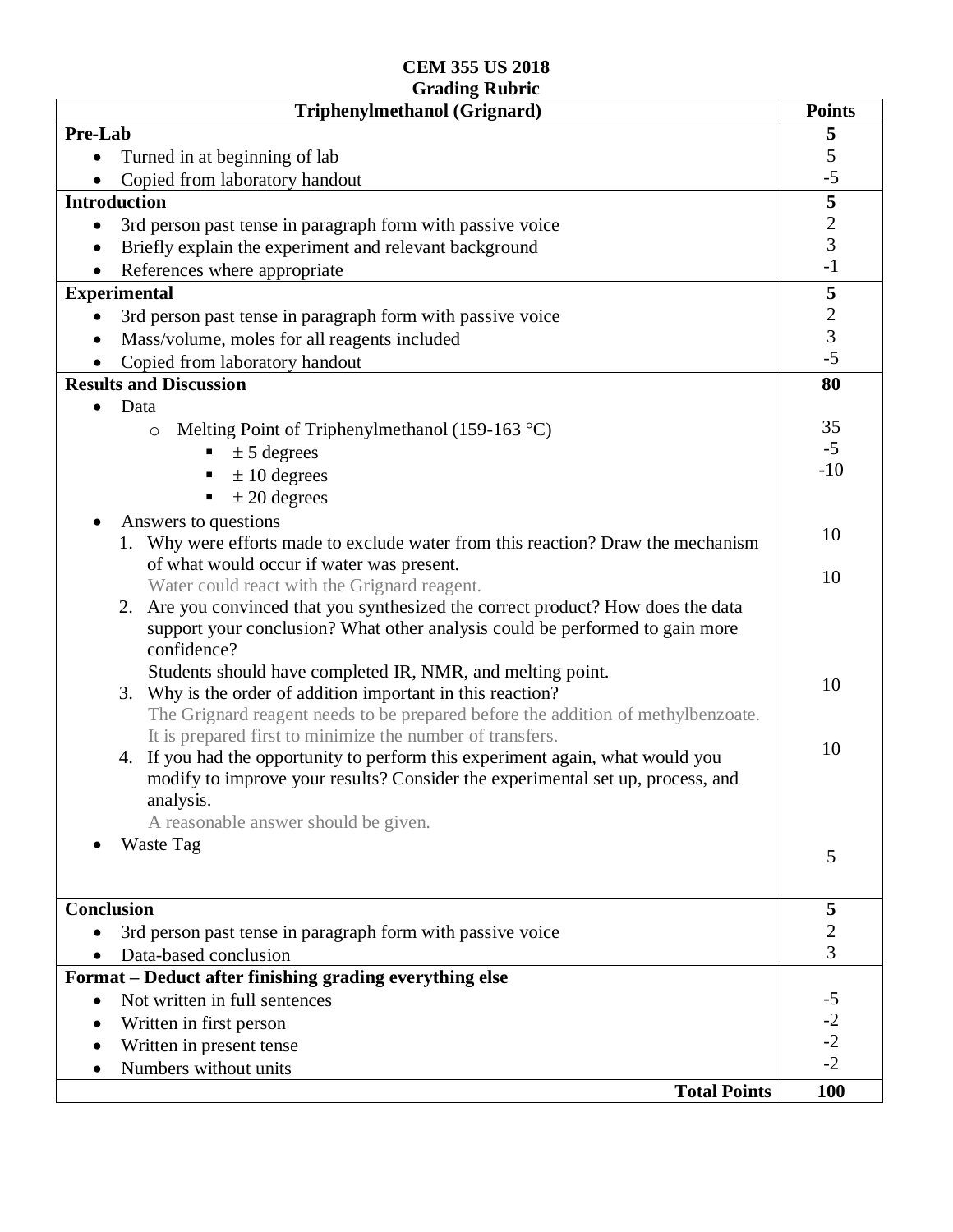| Pre-Lab<br>5<br>5<br>Turned in at beginning of lab<br>$-5$<br>Copied from laboratory handout<br>$\overline{\mathbf{5}}$<br><b>Introduction</b><br>$\overline{c}$<br>3rd person past tense in paragraph form with passive voice<br>$\bullet$<br>$\overline{3}$<br>Briefly explain the experiment and relevant background<br>$-1$<br>References where appropriate<br>${\bf 5}$<br><b>Experimental</b><br>$\frac{2}{3}$<br>3rd person past tense in paragraph form with passive voice<br>$\bullet$<br>Mass/volume, moles for all reagents included<br>$-5$<br>Copied from laboratory handout<br><b>Results and Discussion</b><br>80<br>Data<br>25<br>Conversion to product as evidenced in IR spectrum<br>$\circ$<br>10<br>IR Characterization<br>$\Omega$<br>Answers to questions<br>10<br>This experiment is analyzed using IR spectroscopy. Discuss the spectra you obtained,<br>1.<br>identifying all relevant peaks. How do the spectra of the starting material and product<br>differ?<br>Students should discuss that the starting material contains an -OH band at $\sim$ 3500 cm <sup>-1</sup> ,<br>whereas the product does not contain -OH, but instead exhibits a -C=O band at $\sim$ 1700<br>$cm-1$ . Other relevant bands that should be identified are sp2 -C-H (3000 cm-1).<br>2. Draw out and discuss the mechanism of benzopinacolone formation from<br>10<br>benzopinacol. See reverse.<br>3. The pinacol rearrangement is well known in organic chemistry. Explain the driving<br>force for this rearrangement. Consider using a reaction coordinate diagram to compare<br>10<br>the relative energies of the intermediates you identified above.<br>A tertiary carbocation is more stable than a secondary carbocation.<br>4. If you had the opportunity to perform this experiment again, what would you modify to<br>10<br>improve your results? Consider the experimental set up, process, and analysis.<br>5<br>A reasonable answer should be given.<br>Waste Tag<br><b>Conclusion</b><br>5<br>$\overline{\mathbf{c}}$<br>3rd person past tense in paragraph form with passive voice<br>3<br>Data-based conclusion<br>Format - Deduct after finishing grading everything else<br>Not written in full sentences<br>$-2$<br>Written in first person<br>$-2$<br>Written in present tense<br>$-2$<br>Numbers without units | <b>Benzopinacolone</b> | <b>Points</b> |
|----------------------------------------------------------------------------------------------------------------------------------------------------------------------------------------------------------------------------------------------------------------------------------------------------------------------------------------------------------------------------------------------------------------------------------------------------------------------------------------------------------------------------------------------------------------------------------------------------------------------------------------------------------------------------------------------------------------------------------------------------------------------------------------------------------------------------------------------------------------------------------------------------------------------------------------------------------------------------------------------------------------------------------------------------------------------------------------------------------------------------------------------------------------------------------------------------------------------------------------------------------------------------------------------------------------------------------------------------------------------------------------------------------------------------------------------------------------------------------------------------------------------------------------------------------------------------------------------------------------------------------------------------------------------------------------------------------------------------------------------------------------------------------------------------------------------------------------------------------------------------------------------------------------------------------------------------------------------------------------------------------------------------------------------------------------------------------------------------------------------------------------------------------------------------------------------------------------------------------------------------------------------------------------------------------------------------------------------|------------------------|---------------|
|                                                                                                                                                                                                                                                                                                                                                                                                                                                                                                                                                                                                                                                                                                                                                                                                                                                                                                                                                                                                                                                                                                                                                                                                                                                                                                                                                                                                                                                                                                                                                                                                                                                                                                                                                                                                                                                                                                                                                                                                                                                                                                                                                                                                                                                                                                                                              |                        |               |
|                                                                                                                                                                                                                                                                                                                                                                                                                                                                                                                                                                                                                                                                                                                                                                                                                                                                                                                                                                                                                                                                                                                                                                                                                                                                                                                                                                                                                                                                                                                                                                                                                                                                                                                                                                                                                                                                                                                                                                                                                                                                                                                                                                                                                                                                                                                                              |                        |               |
|                                                                                                                                                                                                                                                                                                                                                                                                                                                                                                                                                                                                                                                                                                                                                                                                                                                                                                                                                                                                                                                                                                                                                                                                                                                                                                                                                                                                                                                                                                                                                                                                                                                                                                                                                                                                                                                                                                                                                                                                                                                                                                                                                                                                                                                                                                                                              |                        |               |
|                                                                                                                                                                                                                                                                                                                                                                                                                                                                                                                                                                                                                                                                                                                                                                                                                                                                                                                                                                                                                                                                                                                                                                                                                                                                                                                                                                                                                                                                                                                                                                                                                                                                                                                                                                                                                                                                                                                                                                                                                                                                                                                                                                                                                                                                                                                                              |                        |               |
|                                                                                                                                                                                                                                                                                                                                                                                                                                                                                                                                                                                                                                                                                                                                                                                                                                                                                                                                                                                                                                                                                                                                                                                                                                                                                                                                                                                                                                                                                                                                                                                                                                                                                                                                                                                                                                                                                                                                                                                                                                                                                                                                                                                                                                                                                                                                              |                        |               |
|                                                                                                                                                                                                                                                                                                                                                                                                                                                                                                                                                                                                                                                                                                                                                                                                                                                                                                                                                                                                                                                                                                                                                                                                                                                                                                                                                                                                                                                                                                                                                                                                                                                                                                                                                                                                                                                                                                                                                                                                                                                                                                                                                                                                                                                                                                                                              |                        |               |
|                                                                                                                                                                                                                                                                                                                                                                                                                                                                                                                                                                                                                                                                                                                                                                                                                                                                                                                                                                                                                                                                                                                                                                                                                                                                                                                                                                                                                                                                                                                                                                                                                                                                                                                                                                                                                                                                                                                                                                                                                                                                                                                                                                                                                                                                                                                                              |                        |               |
|                                                                                                                                                                                                                                                                                                                                                                                                                                                                                                                                                                                                                                                                                                                                                                                                                                                                                                                                                                                                                                                                                                                                                                                                                                                                                                                                                                                                                                                                                                                                                                                                                                                                                                                                                                                                                                                                                                                                                                                                                                                                                                                                                                                                                                                                                                                                              |                        |               |
|                                                                                                                                                                                                                                                                                                                                                                                                                                                                                                                                                                                                                                                                                                                                                                                                                                                                                                                                                                                                                                                                                                                                                                                                                                                                                                                                                                                                                                                                                                                                                                                                                                                                                                                                                                                                                                                                                                                                                                                                                                                                                                                                                                                                                                                                                                                                              |                        |               |
|                                                                                                                                                                                                                                                                                                                                                                                                                                                                                                                                                                                                                                                                                                                                                                                                                                                                                                                                                                                                                                                                                                                                                                                                                                                                                                                                                                                                                                                                                                                                                                                                                                                                                                                                                                                                                                                                                                                                                                                                                                                                                                                                                                                                                                                                                                                                              |                        |               |
|                                                                                                                                                                                                                                                                                                                                                                                                                                                                                                                                                                                                                                                                                                                                                                                                                                                                                                                                                                                                                                                                                                                                                                                                                                                                                                                                                                                                                                                                                                                                                                                                                                                                                                                                                                                                                                                                                                                                                                                                                                                                                                                                                                                                                                                                                                                                              |                        |               |
|                                                                                                                                                                                                                                                                                                                                                                                                                                                                                                                                                                                                                                                                                                                                                                                                                                                                                                                                                                                                                                                                                                                                                                                                                                                                                                                                                                                                                                                                                                                                                                                                                                                                                                                                                                                                                                                                                                                                                                                                                                                                                                                                                                                                                                                                                                                                              |                        |               |
|                                                                                                                                                                                                                                                                                                                                                                                                                                                                                                                                                                                                                                                                                                                                                                                                                                                                                                                                                                                                                                                                                                                                                                                                                                                                                                                                                                                                                                                                                                                                                                                                                                                                                                                                                                                                                                                                                                                                                                                                                                                                                                                                                                                                                                                                                                                                              |                        |               |
|                                                                                                                                                                                                                                                                                                                                                                                                                                                                                                                                                                                                                                                                                                                                                                                                                                                                                                                                                                                                                                                                                                                                                                                                                                                                                                                                                                                                                                                                                                                                                                                                                                                                                                                                                                                                                                                                                                                                                                                                                                                                                                                                                                                                                                                                                                                                              |                        |               |
|                                                                                                                                                                                                                                                                                                                                                                                                                                                                                                                                                                                                                                                                                                                                                                                                                                                                                                                                                                                                                                                                                                                                                                                                                                                                                                                                                                                                                                                                                                                                                                                                                                                                                                                                                                                                                                                                                                                                                                                                                                                                                                                                                                                                                                                                                                                                              |                        |               |
|                                                                                                                                                                                                                                                                                                                                                                                                                                                                                                                                                                                                                                                                                                                                                                                                                                                                                                                                                                                                                                                                                                                                                                                                                                                                                                                                                                                                                                                                                                                                                                                                                                                                                                                                                                                                                                                                                                                                                                                                                                                                                                                                                                                                                                                                                                                                              |                        |               |
|                                                                                                                                                                                                                                                                                                                                                                                                                                                                                                                                                                                                                                                                                                                                                                                                                                                                                                                                                                                                                                                                                                                                                                                                                                                                                                                                                                                                                                                                                                                                                                                                                                                                                                                                                                                                                                                                                                                                                                                                                                                                                                                                                                                                                                                                                                                                              |                        |               |
|                                                                                                                                                                                                                                                                                                                                                                                                                                                                                                                                                                                                                                                                                                                                                                                                                                                                                                                                                                                                                                                                                                                                                                                                                                                                                                                                                                                                                                                                                                                                                                                                                                                                                                                                                                                                                                                                                                                                                                                                                                                                                                                                                                                                                                                                                                                                              |                        |               |
|                                                                                                                                                                                                                                                                                                                                                                                                                                                                                                                                                                                                                                                                                                                                                                                                                                                                                                                                                                                                                                                                                                                                                                                                                                                                                                                                                                                                                                                                                                                                                                                                                                                                                                                                                                                                                                                                                                                                                                                                                                                                                                                                                                                                                                                                                                                                              |                        |               |
|                                                                                                                                                                                                                                                                                                                                                                                                                                                                                                                                                                                                                                                                                                                                                                                                                                                                                                                                                                                                                                                                                                                                                                                                                                                                                                                                                                                                                                                                                                                                                                                                                                                                                                                                                                                                                                                                                                                                                                                                                                                                                                                                                                                                                                                                                                                                              |                        |               |
|                                                                                                                                                                                                                                                                                                                                                                                                                                                                                                                                                                                                                                                                                                                                                                                                                                                                                                                                                                                                                                                                                                                                                                                                                                                                                                                                                                                                                                                                                                                                                                                                                                                                                                                                                                                                                                                                                                                                                                                                                                                                                                                                                                                                                                                                                                                                              |                        |               |
|                                                                                                                                                                                                                                                                                                                                                                                                                                                                                                                                                                                                                                                                                                                                                                                                                                                                                                                                                                                                                                                                                                                                                                                                                                                                                                                                                                                                                                                                                                                                                                                                                                                                                                                                                                                                                                                                                                                                                                                                                                                                                                                                                                                                                                                                                                                                              |                        |               |
|                                                                                                                                                                                                                                                                                                                                                                                                                                                                                                                                                                                                                                                                                                                                                                                                                                                                                                                                                                                                                                                                                                                                                                                                                                                                                                                                                                                                                                                                                                                                                                                                                                                                                                                                                                                                                                                                                                                                                                                                                                                                                                                                                                                                                                                                                                                                              |                        |               |
|                                                                                                                                                                                                                                                                                                                                                                                                                                                                                                                                                                                                                                                                                                                                                                                                                                                                                                                                                                                                                                                                                                                                                                                                                                                                                                                                                                                                                                                                                                                                                                                                                                                                                                                                                                                                                                                                                                                                                                                                                                                                                                                                                                                                                                                                                                                                              |                        |               |
|                                                                                                                                                                                                                                                                                                                                                                                                                                                                                                                                                                                                                                                                                                                                                                                                                                                                                                                                                                                                                                                                                                                                                                                                                                                                                                                                                                                                                                                                                                                                                                                                                                                                                                                                                                                                                                                                                                                                                                                                                                                                                                                                                                                                                                                                                                                                              |                        |               |
|                                                                                                                                                                                                                                                                                                                                                                                                                                                                                                                                                                                                                                                                                                                                                                                                                                                                                                                                                                                                                                                                                                                                                                                                                                                                                                                                                                                                                                                                                                                                                                                                                                                                                                                                                                                                                                                                                                                                                                                                                                                                                                                                                                                                                                                                                                                                              |                        |               |
|                                                                                                                                                                                                                                                                                                                                                                                                                                                                                                                                                                                                                                                                                                                                                                                                                                                                                                                                                                                                                                                                                                                                                                                                                                                                                                                                                                                                                                                                                                                                                                                                                                                                                                                                                                                                                                                                                                                                                                                                                                                                                                                                                                                                                                                                                                                                              |                        |               |
|                                                                                                                                                                                                                                                                                                                                                                                                                                                                                                                                                                                                                                                                                                                                                                                                                                                                                                                                                                                                                                                                                                                                                                                                                                                                                                                                                                                                                                                                                                                                                                                                                                                                                                                                                                                                                                                                                                                                                                                                                                                                                                                                                                                                                                                                                                                                              |                        |               |
|                                                                                                                                                                                                                                                                                                                                                                                                                                                                                                                                                                                                                                                                                                                                                                                                                                                                                                                                                                                                                                                                                                                                                                                                                                                                                                                                                                                                                                                                                                                                                                                                                                                                                                                                                                                                                                                                                                                                                                                                                                                                                                                                                                                                                                                                                                                                              |                        |               |
|                                                                                                                                                                                                                                                                                                                                                                                                                                                                                                                                                                                                                                                                                                                                                                                                                                                                                                                                                                                                                                                                                                                                                                                                                                                                                                                                                                                                                                                                                                                                                                                                                                                                                                                                                                                                                                                                                                                                                                                                                                                                                                                                                                                                                                                                                                                                              |                        |               |
|                                                                                                                                                                                                                                                                                                                                                                                                                                                                                                                                                                                                                                                                                                                                                                                                                                                                                                                                                                                                                                                                                                                                                                                                                                                                                                                                                                                                                                                                                                                                                                                                                                                                                                                                                                                                                                                                                                                                                                                                                                                                                                                                                                                                                                                                                                                                              |                        |               |
|                                                                                                                                                                                                                                                                                                                                                                                                                                                                                                                                                                                                                                                                                                                                                                                                                                                                                                                                                                                                                                                                                                                                                                                                                                                                                                                                                                                                                                                                                                                                                                                                                                                                                                                                                                                                                                                                                                                                                                                                                                                                                                                                                                                                                                                                                                                                              |                        |               |
|                                                                                                                                                                                                                                                                                                                                                                                                                                                                                                                                                                                                                                                                                                                                                                                                                                                                                                                                                                                                                                                                                                                                                                                                                                                                                                                                                                                                                                                                                                                                                                                                                                                                                                                                                                                                                                                                                                                                                                                                                                                                                                                                                                                                                                                                                                                                              |                        |               |
|                                                                                                                                                                                                                                                                                                                                                                                                                                                                                                                                                                                                                                                                                                                                                                                                                                                                                                                                                                                                                                                                                                                                                                                                                                                                                                                                                                                                                                                                                                                                                                                                                                                                                                                                                                                                                                                                                                                                                                                                                                                                                                                                                                                                                                                                                                                                              |                        |               |
|                                                                                                                                                                                                                                                                                                                                                                                                                                                                                                                                                                                                                                                                                                                                                                                                                                                                                                                                                                                                                                                                                                                                                                                                                                                                                                                                                                                                                                                                                                                                                                                                                                                                                                                                                                                                                                                                                                                                                                                                                                                                                                                                                                                                                                                                                                                                              |                        |               |
|                                                                                                                                                                                                                                                                                                                                                                                                                                                                                                                                                                                                                                                                                                                                                                                                                                                                                                                                                                                                                                                                                                                                                                                                                                                                                                                                                                                                                                                                                                                                                                                                                                                                                                                                                                                                                                                                                                                                                                                                                                                                                                                                                                                                                                                                                                                                              |                        |               |
|                                                                                                                                                                                                                                                                                                                                                                                                                                                                                                                                                                                                                                                                                                                                                                                                                                                                                                                                                                                                                                                                                                                                                                                                                                                                                                                                                                                                                                                                                                                                                                                                                                                                                                                                                                                                                                                                                                                                                                                                                                                                                                                                                                                                                                                                                                                                              |                        |               |
|                                                                                                                                                                                                                                                                                                                                                                                                                                                                                                                                                                                                                                                                                                                                                                                                                                                                                                                                                                                                                                                                                                                                                                                                                                                                                                                                                                                                                                                                                                                                                                                                                                                                                                                                                                                                                                                                                                                                                                                                                                                                                                                                                                                                                                                                                                                                              |                        |               |
|                                                                                                                                                                                                                                                                                                                                                                                                                                                                                                                                                                                                                                                                                                                                                                                                                                                                                                                                                                                                                                                                                                                                                                                                                                                                                                                                                                                                                                                                                                                                                                                                                                                                                                                                                                                                                                                                                                                                                                                                                                                                                                                                                                                                                                                                                                                                              |                        |               |
|                                                                                                                                                                                                                                                                                                                                                                                                                                                                                                                                                                                                                                                                                                                                                                                                                                                                                                                                                                                                                                                                                                                                                                                                                                                                                                                                                                                                                                                                                                                                                                                                                                                                                                                                                                                                                                                                                                                                                                                                                                                                                                                                                                                                                                                                                                                                              |                        |               |
|                                                                                                                                                                                                                                                                                                                                                                                                                                                                                                                                                                                                                                                                                                                                                                                                                                                                                                                                                                                                                                                                                                                                                                                                                                                                                                                                                                                                                                                                                                                                                                                                                                                                                                                                                                                                                                                                                                                                                                                                                                                                                                                                                                                                                                                                                                                                              |                        |               |
|                                                                                                                                                                                                                                                                                                                                                                                                                                                                                                                                                                                                                                                                                                                                                                                                                                                                                                                                                                                                                                                                                                                                                                                                                                                                                                                                                                                                                                                                                                                                                                                                                                                                                                                                                                                                                                                                                                                                                                                                                                                                                                                                                                                                                                                                                                                                              | <b>Total Points</b>    | 100           |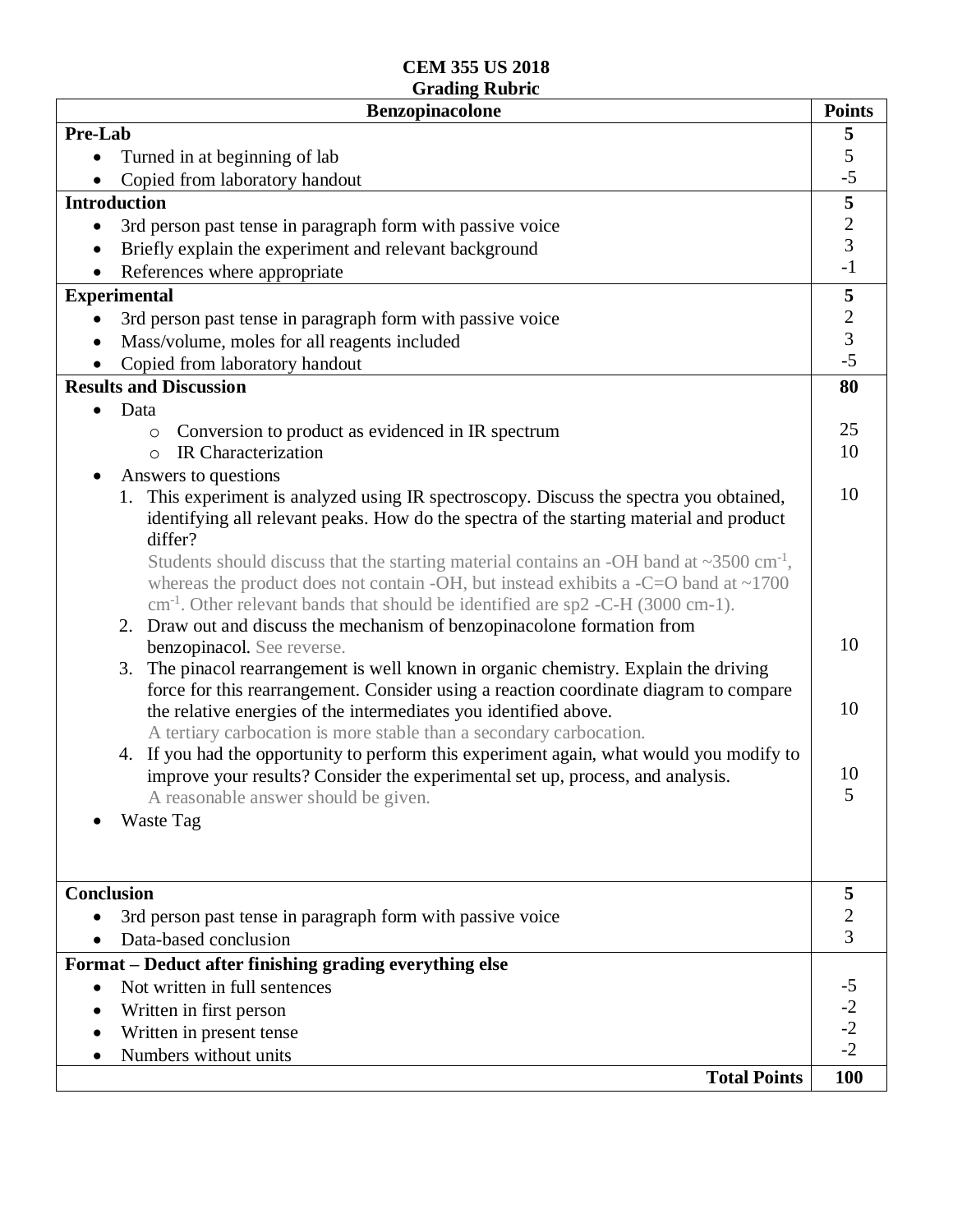| 2-Chloro-5-nitrobenzamide (Multi-Step Synthesis)                                           | <b>Points</b>               |
|--------------------------------------------------------------------------------------------|-----------------------------|
| Pre-Lab                                                                                    | 5                           |
| Turned in at beginning of lab                                                              | $rac{5}{-5}$                |
| Copied from laboratory handout                                                             |                             |
| <b>Introduction</b>                                                                        |                             |
| 3rd person past tense in paragraph form with passive voice<br>$\bullet$                    | $\frac{1}{2}$ $\frac{1}{3}$ |
| Briefly explain the experiment and relevant background                                     |                             |
| References where appropriate                                                               | $-1$                        |
| <b>Experimental</b>                                                                        | 5                           |
| 3rd person past tense in paragraph form with passive voice                                 | $\frac{2}{3}$<br>-5         |
| Mass/volume, moles for all reagents included<br>$\bullet$                                  |                             |
| Copied from laboratory handout                                                             |                             |
| <b>Results and Discussion</b>                                                              | 80                          |
| Data                                                                                       |                             |
| Melting Point of 2-chloro-5-nitrobenzamide (170-175 $^{\circ}$ C)<br>$\circ$               |                             |
| $\pm$ 5 degrees<br>ш                                                                       | 25                          |
| $\pm 10$ degrees                                                                           | $-5$                        |
| $\pm 20$ degrees                                                                           | $-10$                       |
| <b>NMR</b> Characterization<br>$\bigcirc$                                                  | 10                          |
| Answers to questions                                                                       |                             |
| The overall yield of a multi-step synthesis is the product of each percent yield           | 10                          |
| multiplied together. Calculate the theoretical yield for each step, and the                |                             |
| theoretical percent yield, and compare with your results. See reverse.                     |                             |
| Why does the nitration yield the nitro group in the 5 position on the aromatic ring?<br>2. |                             |
| What modifications could be made to position it in the 4 position?                         |                             |
| Electrophilic Aromatic Substitution - different order of addition or starting              | 10                          |
| material would be needed to put the nitro group in the 4 position.                         |                             |
| 3. Incomplete reactions may produce a mixture of products, which are sometimes             |                             |
| difficult to isolate/interpret. What observations might suggest that you have a            |                             |
| mixture of products? Why is it important to identify this early in your multi-step         | 10                          |
| synthesis?                                                                                 |                             |
| Small peaks in the NMR spectrum, unexpected peaks in the NMR spectrum. If not              |                             |
| identified and addressed early, the undesired product(s) can propagate.                    |                             |
| 4. If you had the opportunity to perform this experiment again, what would you             | 10                          |
| modify to improve your results? Consider the experimental set up, process, and             |                             |
| analysis.                                                                                  |                             |
| A reasonable answer should be given.                                                       | 5                           |
| Waste Tag                                                                                  |                             |
| <b>Conclusion</b>                                                                          | 5                           |
| 3rd person past tense in paragraph form with passive voice                                 | $\overline{c}$              |
| Data-based conclusion                                                                      | $\overline{3}$              |
| Format - Deduct after finishing grading everything else                                    |                             |
| Not written in full sentences                                                              | $-5$<br>$-2$<br>$-2$        |
| Written in first person                                                                    |                             |
| Written in present tense                                                                   | $-2$                        |
| Numbers without units                                                                      |                             |
| <b>Total Points</b>                                                                        | <b>100</b>                  |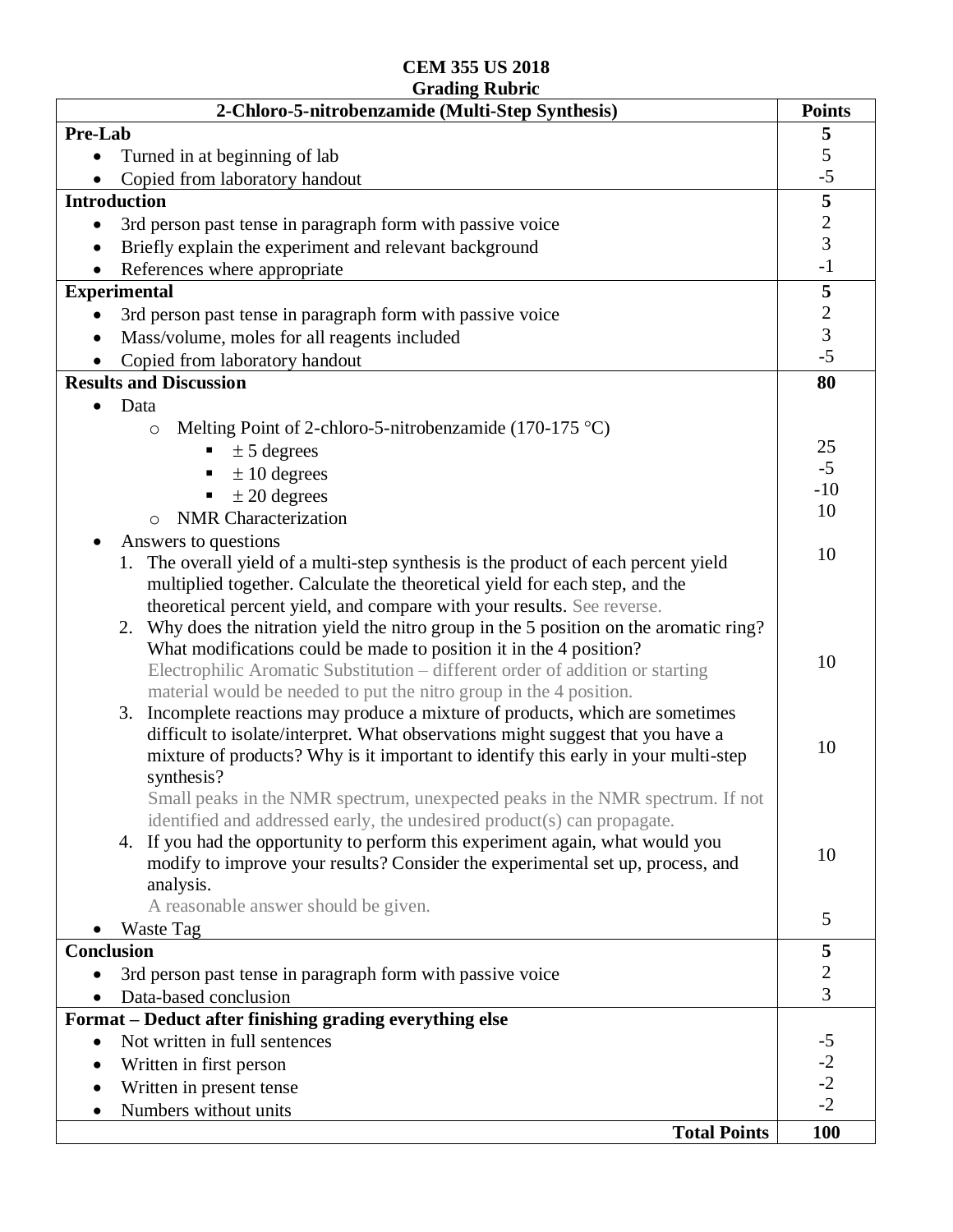| <b>Isolation of Caffeine</b>                                                                     | <b>Points</b>                    |
|--------------------------------------------------------------------------------------------------|----------------------------------|
| Pre-Lab                                                                                          | 5                                |
| Turned in at beginning of lab                                                                    | 5                                |
| Copied from laboratory handout                                                                   | $-5$                             |
| <b>Introduction</b>                                                                              | 5                                |
| 3rd person past tense in paragraph form with passive voice<br>$\bullet$                          | $\overline{c}$                   |
| Briefly explain the experiment and relevant background                                           | $\overline{3}$                   |
| References where appropriate                                                                     | $-1$                             |
| <b>Experimental</b>                                                                              | 5                                |
| 3rd person past tense in paragraph form with passive voice                                       | $\overline{c}$                   |
| Mass/volume, moles for all reagents included                                                     | $\overline{3}$                   |
| Copied from laboratory handout                                                                   | $-5$                             |
| <b>Results and Discussion</b>                                                                    | 30                               |
| Data                                                                                             | $\sqrt{2}$                       |
| IR and NMR Characterization<br>$\Omega$                                                          | $\overline{3}$                   |
| Answers to questions                                                                             |                                  |
| 1. How does the caffeine content in a given mass of coffee grounds compare with the              | 5                                |
| same mass of black tea leaves?                                                                   | 5                                |
| The coffee should contain more caffeine by mass than tea. Students' data should reflect<br>this. |                                  |
| 2. Does the brewing method influence caffeine content (i.e. cold brew vs. warm water             |                                  |
| brew vs. French press)? Explain.                                                                 |                                  |
| Yes. Caffeine is poorly soluble in cold water, but more soluble in hot water, therefore          | 5                                |
| warm brewing methods will result in higher caffeine content.                                     |                                  |
| What other compounds might be present in coffee/tea? How does the extraction<br>3.               |                                  |
| procedure you performed address their presence and isolate caffeine from the other               |                                  |
| compounds? There are over 1000 in coffee and tea (see                                            | 5                                |
| http://www.compoundchem.com/2015/02/17/coffee-aroma/ and                                         |                                  |
| http://www.compoundchem.com/2014/01/30/why-is-coffee-bitter-the-chemistry-of-                    |                                  |
| coffee/), though not all are extracted in the brewing process. This extraction uses              |                                  |
| dichloromethane and brine to enhance the aqueous layer's ability to extract polar                |                                  |
| compounds from the organic layer, though too much mixing can cause emulsions and                 |                                  |
| poor separation in this case.                                                                    |                                  |
| 4. If you had the opportunity to perform this experiment again, what would you modify to         |                                  |
| improve your results? Consider the experimental set up, process, and analysis.                   | 5                                |
| A reasonable answer should be given.                                                             | 5                                |
| Waste Tag                                                                                        |                                  |
| <b>Conclusion</b>                                                                                | 5                                |
| 3rd person past tense in paragraph form with passive voice                                       | $\overline{c}$<br>$\overline{3}$ |
| Data-based conclusion<br>Format – Deduct after finishing grading everything else                 |                                  |
|                                                                                                  | $-5$                             |
| Not written in full sentences                                                                    |                                  |
| Written in first person                                                                          |                                  |
| Written in present tense<br>Numbers without units                                                | $-2$<br>$-2$<br>$-2$             |
| <b>Total Points</b>                                                                              | 50                               |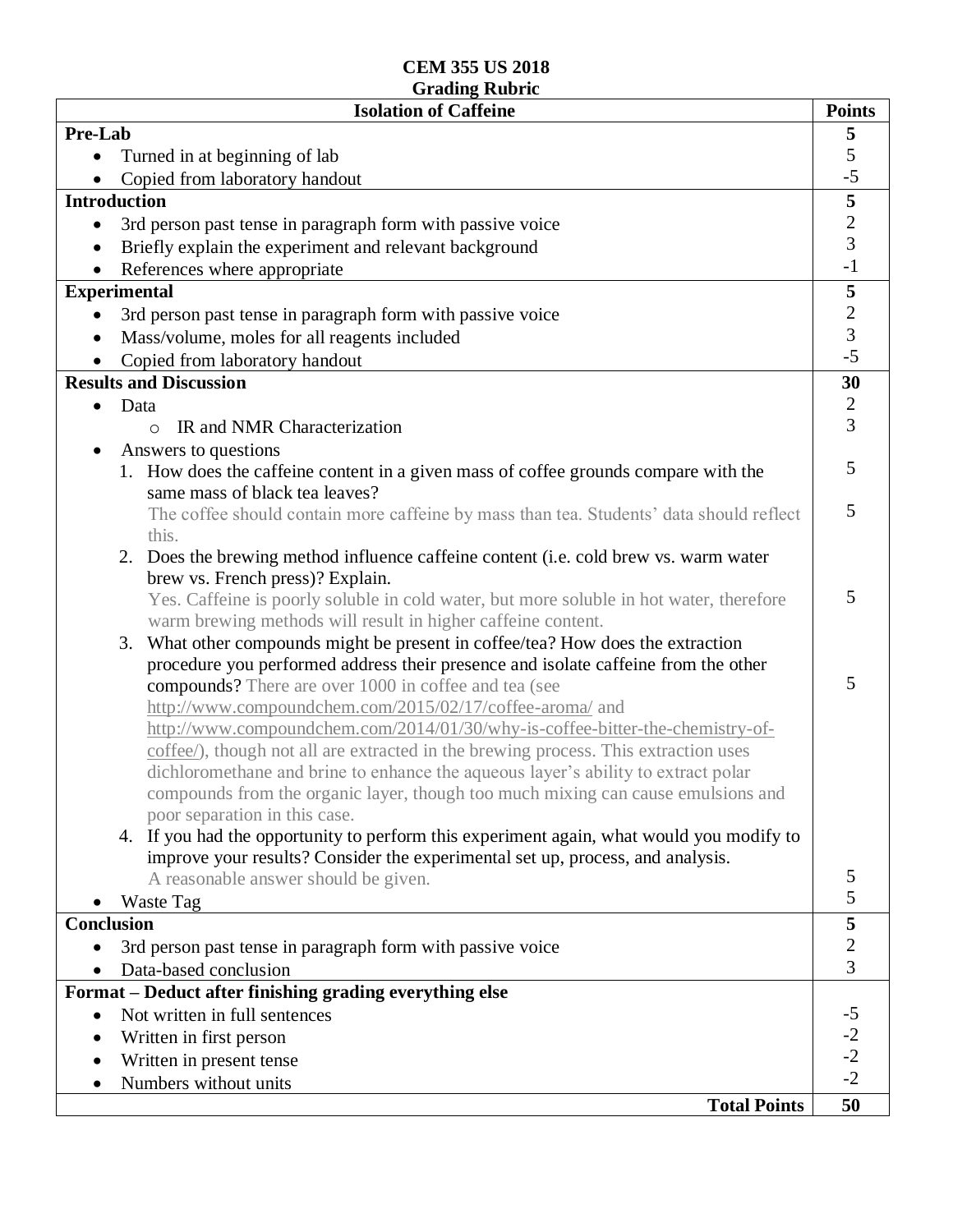| Pre-Lab<br>5<br>5<br>Turned in at beginning of lab<br>$-5$<br>Copied from laboratory handout<br>5<br><b>Introduction</b><br>$\frac{2}{3}$<br>3rd person past tense in paragraph form with passive voice<br>$\bullet$<br>Briefly explain the experiment and relevant background<br>$-1$<br>References where appropriate<br>5<br><b>Experimental</b><br>$\overline{c}$<br>3rd person past tense in paragraph form with passive voice<br>$\overline{3}$<br>Mass/volume, moles for all reagents included<br>$\bullet$<br>$-5$<br>Copied from laboratory handout<br><b>Results and Discussion</b><br>80<br>Data<br>$\bullet$<br>15<br>Correct ID of Unknown<br>$\circ$<br>10<br><b>NMR</b> Characterization<br>$\circ$<br>10<br>Derivative Melting Point<br>$\circ$<br>Answers to questions<br>10<br>How confident are you in the identification of your unknown compound? Explain the<br>results you obtained from each portion of the experiment.<br>Students should discuss their boiling point, elemental analysis (and calculations of<br>molecular formula), NMR spectra, and melting point of at least one solid derivative.<br>2. Could you have come to the same conclusions using only one or two of these methods<br>10<br>(i.e. only NMR and boiling point, only boiling point and elemental analysis)?<br>Perhaps, but more evidence is desired to increase certainty.<br>10<br>Why is the preparation of solid derivatives useful in the identification of unknown<br>3.<br>compounds?<br>A solid derivative can provide more data to narrow down several possible unknowns<br>that may be isomers and/or have similar boiling points.<br>10<br>4. If you had the opportunity to perform this experiment again, what would you modify to<br>improve your results? Consider the experimental set up, process, and analysis.<br>A reasonable answer should be given.<br>5<br>Waste Tag<br><b>Conclusion</b><br>5<br>2<br>3rd person past tense in paragraph form with passive voice<br>3<br>Data-based conclusion<br>Format - Deduct after finishing grading everything else<br>$-5$<br>Not written in full sentences<br>$\bullet$<br>$-2$<br>$-2$<br>Written in first person<br>Written in present tense<br>$-2$<br>Numbers without units<br>100<br><b>Total Points</b><br>$\bullet$ | <b>Identification of an Unknown Carbonyl</b> | <b>Points</b> |
|----------------------------------------------------------------------------------------------------------------------------------------------------------------------------------------------------------------------------------------------------------------------------------------------------------------------------------------------------------------------------------------------------------------------------------------------------------------------------------------------------------------------------------------------------------------------------------------------------------------------------------------------------------------------------------------------------------------------------------------------------------------------------------------------------------------------------------------------------------------------------------------------------------------------------------------------------------------------------------------------------------------------------------------------------------------------------------------------------------------------------------------------------------------------------------------------------------------------------------------------------------------------------------------------------------------------------------------------------------------------------------------------------------------------------------------------------------------------------------------------------------------------------------------------------------------------------------------------------------------------------------------------------------------------------------------------------------------------------------------------------------------------------------------------------------------------------------------------------------------------------------------------------------------------------------------------------------------------------------------------------------------------------------------------------------------------------------------------------------------------------------------------------------------------------------------------------------------------------------------------------------------------------------------------|----------------------------------------------|---------------|
|                                                                                                                                                                                                                                                                                                                                                                                                                                                                                                                                                                                                                                                                                                                                                                                                                                                                                                                                                                                                                                                                                                                                                                                                                                                                                                                                                                                                                                                                                                                                                                                                                                                                                                                                                                                                                                                                                                                                                                                                                                                                                                                                                                                                                                                                                              |                                              |               |
|                                                                                                                                                                                                                                                                                                                                                                                                                                                                                                                                                                                                                                                                                                                                                                                                                                                                                                                                                                                                                                                                                                                                                                                                                                                                                                                                                                                                                                                                                                                                                                                                                                                                                                                                                                                                                                                                                                                                                                                                                                                                                                                                                                                                                                                                                              |                                              |               |
|                                                                                                                                                                                                                                                                                                                                                                                                                                                                                                                                                                                                                                                                                                                                                                                                                                                                                                                                                                                                                                                                                                                                                                                                                                                                                                                                                                                                                                                                                                                                                                                                                                                                                                                                                                                                                                                                                                                                                                                                                                                                                                                                                                                                                                                                                              |                                              |               |
|                                                                                                                                                                                                                                                                                                                                                                                                                                                                                                                                                                                                                                                                                                                                                                                                                                                                                                                                                                                                                                                                                                                                                                                                                                                                                                                                                                                                                                                                                                                                                                                                                                                                                                                                                                                                                                                                                                                                                                                                                                                                                                                                                                                                                                                                                              |                                              |               |
|                                                                                                                                                                                                                                                                                                                                                                                                                                                                                                                                                                                                                                                                                                                                                                                                                                                                                                                                                                                                                                                                                                                                                                                                                                                                                                                                                                                                                                                                                                                                                                                                                                                                                                                                                                                                                                                                                                                                                                                                                                                                                                                                                                                                                                                                                              |                                              |               |
|                                                                                                                                                                                                                                                                                                                                                                                                                                                                                                                                                                                                                                                                                                                                                                                                                                                                                                                                                                                                                                                                                                                                                                                                                                                                                                                                                                                                                                                                                                                                                                                                                                                                                                                                                                                                                                                                                                                                                                                                                                                                                                                                                                                                                                                                                              |                                              |               |
|                                                                                                                                                                                                                                                                                                                                                                                                                                                                                                                                                                                                                                                                                                                                                                                                                                                                                                                                                                                                                                                                                                                                                                                                                                                                                                                                                                                                                                                                                                                                                                                                                                                                                                                                                                                                                                                                                                                                                                                                                                                                                                                                                                                                                                                                                              |                                              |               |
|                                                                                                                                                                                                                                                                                                                                                                                                                                                                                                                                                                                                                                                                                                                                                                                                                                                                                                                                                                                                                                                                                                                                                                                                                                                                                                                                                                                                                                                                                                                                                                                                                                                                                                                                                                                                                                                                                                                                                                                                                                                                                                                                                                                                                                                                                              |                                              |               |
|                                                                                                                                                                                                                                                                                                                                                                                                                                                                                                                                                                                                                                                                                                                                                                                                                                                                                                                                                                                                                                                                                                                                                                                                                                                                                                                                                                                                                                                                                                                                                                                                                                                                                                                                                                                                                                                                                                                                                                                                                                                                                                                                                                                                                                                                                              |                                              |               |
|                                                                                                                                                                                                                                                                                                                                                                                                                                                                                                                                                                                                                                                                                                                                                                                                                                                                                                                                                                                                                                                                                                                                                                                                                                                                                                                                                                                                                                                                                                                                                                                                                                                                                                                                                                                                                                                                                                                                                                                                                                                                                                                                                                                                                                                                                              |                                              |               |
|                                                                                                                                                                                                                                                                                                                                                                                                                                                                                                                                                                                                                                                                                                                                                                                                                                                                                                                                                                                                                                                                                                                                                                                                                                                                                                                                                                                                                                                                                                                                                                                                                                                                                                                                                                                                                                                                                                                                                                                                                                                                                                                                                                                                                                                                                              |                                              |               |
|                                                                                                                                                                                                                                                                                                                                                                                                                                                                                                                                                                                                                                                                                                                                                                                                                                                                                                                                                                                                                                                                                                                                                                                                                                                                                                                                                                                                                                                                                                                                                                                                                                                                                                                                                                                                                                                                                                                                                                                                                                                                                                                                                                                                                                                                                              |                                              |               |
|                                                                                                                                                                                                                                                                                                                                                                                                                                                                                                                                                                                                                                                                                                                                                                                                                                                                                                                                                                                                                                                                                                                                                                                                                                                                                                                                                                                                                                                                                                                                                                                                                                                                                                                                                                                                                                                                                                                                                                                                                                                                                                                                                                                                                                                                                              |                                              |               |
|                                                                                                                                                                                                                                                                                                                                                                                                                                                                                                                                                                                                                                                                                                                                                                                                                                                                                                                                                                                                                                                                                                                                                                                                                                                                                                                                                                                                                                                                                                                                                                                                                                                                                                                                                                                                                                                                                                                                                                                                                                                                                                                                                                                                                                                                                              |                                              |               |
|                                                                                                                                                                                                                                                                                                                                                                                                                                                                                                                                                                                                                                                                                                                                                                                                                                                                                                                                                                                                                                                                                                                                                                                                                                                                                                                                                                                                                                                                                                                                                                                                                                                                                                                                                                                                                                                                                                                                                                                                                                                                                                                                                                                                                                                                                              |                                              |               |
|                                                                                                                                                                                                                                                                                                                                                                                                                                                                                                                                                                                                                                                                                                                                                                                                                                                                                                                                                                                                                                                                                                                                                                                                                                                                                                                                                                                                                                                                                                                                                                                                                                                                                                                                                                                                                                                                                                                                                                                                                                                                                                                                                                                                                                                                                              |                                              |               |
|                                                                                                                                                                                                                                                                                                                                                                                                                                                                                                                                                                                                                                                                                                                                                                                                                                                                                                                                                                                                                                                                                                                                                                                                                                                                                                                                                                                                                                                                                                                                                                                                                                                                                                                                                                                                                                                                                                                                                                                                                                                                                                                                                                                                                                                                                              |                                              |               |
|                                                                                                                                                                                                                                                                                                                                                                                                                                                                                                                                                                                                                                                                                                                                                                                                                                                                                                                                                                                                                                                                                                                                                                                                                                                                                                                                                                                                                                                                                                                                                                                                                                                                                                                                                                                                                                                                                                                                                                                                                                                                                                                                                                                                                                                                                              |                                              |               |
|                                                                                                                                                                                                                                                                                                                                                                                                                                                                                                                                                                                                                                                                                                                                                                                                                                                                                                                                                                                                                                                                                                                                                                                                                                                                                                                                                                                                                                                                                                                                                                                                                                                                                                                                                                                                                                                                                                                                                                                                                                                                                                                                                                                                                                                                                              |                                              |               |
|                                                                                                                                                                                                                                                                                                                                                                                                                                                                                                                                                                                                                                                                                                                                                                                                                                                                                                                                                                                                                                                                                                                                                                                                                                                                                                                                                                                                                                                                                                                                                                                                                                                                                                                                                                                                                                                                                                                                                                                                                                                                                                                                                                                                                                                                                              |                                              |               |
|                                                                                                                                                                                                                                                                                                                                                                                                                                                                                                                                                                                                                                                                                                                                                                                                                                                                                                                                                                                                                                                                                                                                                                                                                                                                                                                                                                                                                                                                                                                                                                                                                                                                                                                                                                                                                                                                                                                                                                                                                                                                                                                                                                                                                                                                                              |                                              |               |
|                                                                                                                                                                                                                                                                                                                                                                                                                                                                                                                                                                                                                                                                                                                                                                                                                                                                                                                                                                                                                                                                                                                                                                                                                                                                                                                                                                                                                                                                                                                                                                                                                                                                                                                                                                                                                                                                                                                                                                                                                                                                                                                                                                                                                                                                                              |                                              |               |
|                                                                                                                                                                                                                                                                                                                                                                                                                                                                                                                                                                                                                                                                                                                                                                                                                                                                                                                                                                                                                                                                                                                                                                                                                                                                                                                                                                                                                                                                                                                                                                                                                                                                                                                                                                                                                                                                                                                                                                                                                                                                                                                                                                                                                                                                                              |                                              |               |
|                                                                                                                                                                                                                                                                                                                                                                                                                                                                                                                                                                                                                                                                                                                                                                                                                                                                                                                                                                                                                                                                                                                                                                                                                                                                                                                                                                                                                                                                                                                                                                                                                                                                                                                                                                                                                                                                                                                                                                                                                                                                                                                                                                                                                                                                                              |                                              |               |
|                                                                                                                                                                                                                                                                                                                                                                                                                                                                                                                                                                                                                                                                                                                                                                                                                                                                                                                                                                                                                                                                                                                                                                                                                                                                                                                                                                                                                                                                                                                                                                                                                                                                                                                                                                                                                                                                                                                                                                                                                                                                                                                                                                                                                                                                                              |                                              |               |
|                                                                                                                                                                                                                                                                                                                                                                                                                                                                                                                                                                                                                                                                                                                                                                                                                                                                                                                                                                                                                                                                                                                                                                                                                                                                                                                                                                                                                                                                                                                                                                                                                                                                                                                                                                                                                                                                                                                                                                                                                                                                                                                                                                                                                                                                                              |                                              |               |
|                                                                                                                                                                                                                                                                                                                                                                                                                                                                                                                                                                                                                                                                                                                                                                                                                                                                                                                                                                                                                                                                                                                                                                                                                                                                                                                                                                                                                                                                                                                                                                                                                                                                                                                                                                                                                                                                                                                                                                                                                                                                                                                                                                                                                                                                                              |                                              |               |
|                                                                                                                                                                                                                                                                                                                                                                                                                                                                                                                                                                                                                                                                                                                                                                                                                                                                                                                                                                                                                                                                                                                                                                                                                                                                                                                                                                                                                                                                                                                                                                                                                                                                                                                                                                                                                                                                                                                                                                                                                                                                                                                                                                                                                                                                                              |                                              |               |
|                                                                                                                                                                                                                                                                                                                                                                                                                                                                                                                                                                                                                                                                                                                                                                                                                                                                                                                                                                                                                                                                                                                                                                                                                                                                                                                                                                                                                                                                                                                                                                                                                                                                                                                                                                                                                                                                                                                                                                                                                                                                                                                                                                                                                                                                                              |                                              |               |
|                                                                                                                                                                                                                                                                                                                                                                                                                                                                                                                                                                                                                                                                                                                                                                                                                                                                                                                                                                                                                                                                                                                                                                                                                                                                                                                                                                                                                                                                                                                                                                                                                                                                                                                                                                                                                                                                                                                                                                                                                                                                                                                                                                                                                                                                                              |                                              |               |
|                                                                                                                                                                                                                                                                                                                                                                                                                                                                                                                                                                                                                                                                                                                                                                                                                                                                                                                                                                                                                                                                                                                                                                                                                                                                                                                                                                                                                                                                                                                                                                                                                                                                                                                                                                                                                                                                                                                                                                                                                                                                                                                                                                                                                                                                                              |                                              |               |
|                                                                                                                                                                                                                                                                                                                                                                                                                                                                                                                                                                                                                                                                                                                                                                                                                                                                                                                                                                                                                                                                                                                                                                                                                                                                                                                                                                                                                                                                                                                                                                                                                                                                                                                                                                                                                                                                                                                                                                                                                                                                                                                                                                                                                                                                                              |                                              |               |
|                                                                                                                                                                                                                                                                                                                                                                                                                                                                                                                                                                                                                                                                                                                                                                                                                                                                                                                                                                                                                                                                                                                                                                                                                                                                                                                                                                                                                                                                                                                                                                                                                                                                                                                                                                                                                                                                                                                                                                                                                                                                                                                                                                                                                                                                                              |                                              |               |
|                                                                                                                                                                                                                                                                                                                                                                                                                                                                                                                                                                                                                                                                                                                                                                                                                                                                                                                                                                                                                                                                                                                                                                                                                                                                                                                                                                                                                                                                                                                                                                                                                                                                                                                                                                                                                                                                                                                                                                                                                                                                                                                                                                                                                                                                                              |                                              |               |
|                                                                                                                                                                                                                                                                                                                                                                                                                                                                                                                                                                                                                                                                                                                                                                                                                                                                                                                                                                                                                                                                                                                                                                                                                                                                                                                                                                                                                                                                                                                                                                                                                                                                                                                                                                                                                                                                                                                                                                                                                                                                                                                                                                                                                                                                                              |                                              |               |
|                                                                                                                                                                                                                                                                                                                                                                                                                                                                                                                                                                                                                                                                                                                                                                                                                                                                                                                                                                                                                                                                                                                                                                                                                                                                                                                                                                                                                                                                                                                                                                                                                                                                                                                                                                                                                                                                                                                                                                                                                                                                                                                                                                                                                                                                                              |                                              |               |
|                                                                                                                                                                                                                                                                                                                                                                                                                                                                                                                                                                                                                                                                                                                                                                                                                                                                                                                                                                                                                                                                                                                                                                                                                                                                                                                                                                                                                                                                                                                                                                                                                                                                                                                                                                                                                                                                                                                                                                                                                                                                                                                                                                                                                                                                                              |                                              |               |
|                                                                                                                                                                                                                                                                                                                                                                                                                                                                                                                                                                                                                                                                                                                                                                                                                                                                                                                                                                                                                                                                                                                                                                                                                                                                                                                                                                                                                                                                                                                                                                                                                                                                                                                                                                                                                                                                                                                                                                                                                                                                                                                                                                                                                                                                                              |                                              |               |
|                                                                                                                                                                                                                                                                                                                                                                                                                                                                                                                                                                                                                                                                                                                                                                                                                                                                                                                                                                                                                                                                                                                                                                                                                                                                                                                                                                                                                                                                                                                                                                                                                                                                                                                                                                                                                                                                                                                                                                                                                                                                                                                                                                                                                                                                                              |                                              |               |
|                                                                                                                                                                                                                                                                                                                                                                                                                                                                                                                                                                                                                                                                                                                                                                                                                                                                                                                                                                                                                                                                                                                                                                                                                                                                                                                                                                                                                                                                                                                                                                                                                                                                                                                                                                                                                                                                                                                                                                                                                                                                                                                                                                                                                                                                                              |                                              |               |
|                                                                                                                                                                                                                                                                                                                                                                                                                                                                                                                                                                                                                                                                                                                                                                                                                                                                                                                                                                                                                                                                                                                                                                                                                                                                                                                                                                                                                                                                                                                                                                                                                                                                                                                                                                                                                                                                                                                                                                                                                                                                                                                                                                                                                                                                                              |                                              |               |
|                                                                                                                                                                                                                                                                                                                                                                                                                                                                                                                                                                                                                                                                                                                                                                                                                                                                                                                                                                                                                                                                                                                                                                                                                                                                                                                                                                                                                                                                                                                                                                                                                                                                                                                                                                                                                                                                                                                                                                                                                                                                                                                                                                                                                                                                                              |                                              |               |
|                                                                                                                                                                                                                                                                                                                                                                                                                                                                                                                                                                                                                                                                                                                                                                                                                                                                                                                                                                                                                                                                                                                                                                                                                                                                                                                                                                                                                                                                                                                                                                                                                                                                                                                                                                                                                                                                                                                                                                                                                                                                                                                                                                                                                                                                                              |                                              |               |